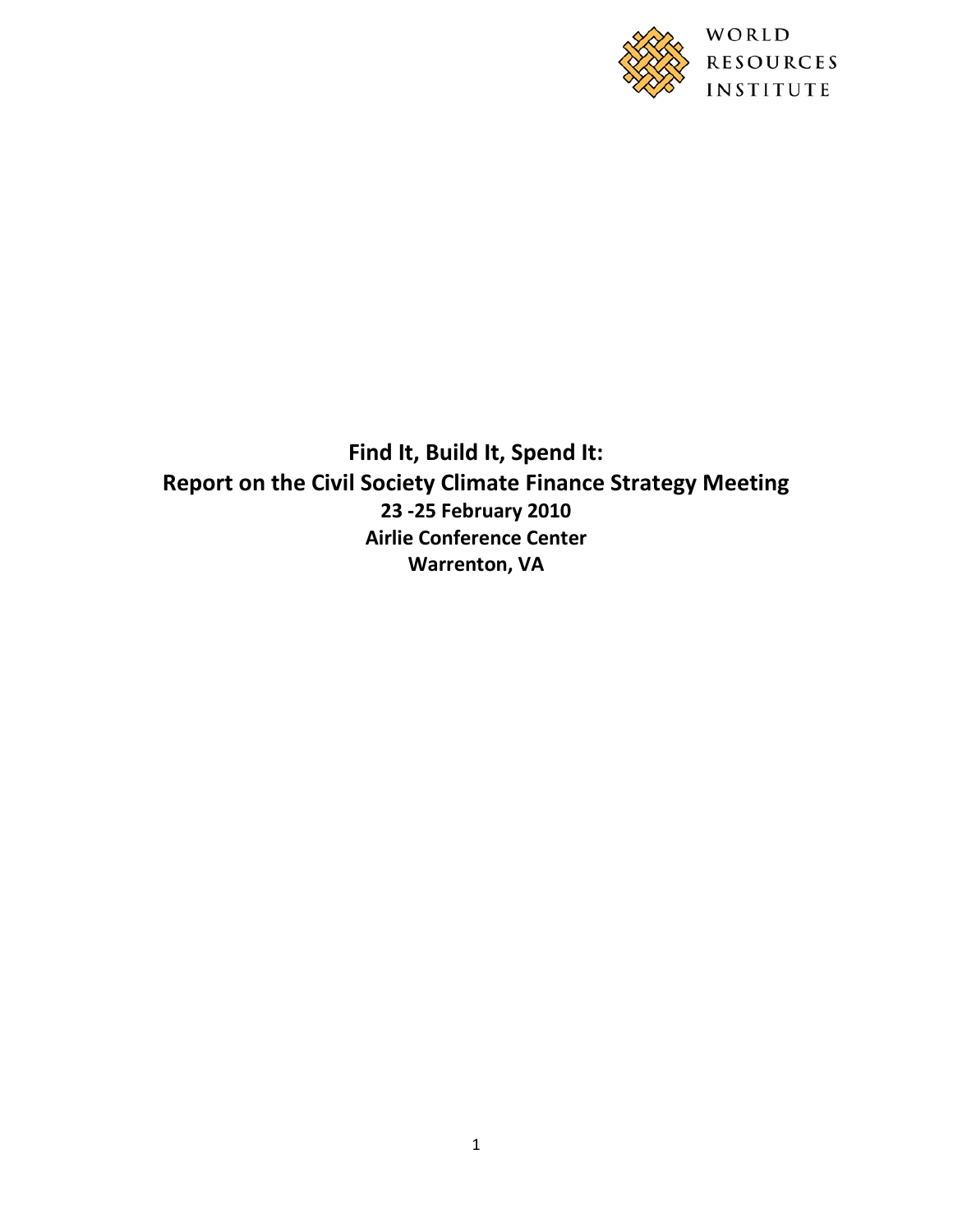

# **Acknowledgements**

This meeting was made possible through the generous support of the Charles Stewart Mott Foundation and the Rockefeller Brothers Fund. We would especially like to thank our program officers Sandra Smithey, Tom Kruse and Jessica Bailey for their continuous and boundless support. Without them, this meeting would not have been possible.

We would like to thank our resources speakers who were kind enough to prepare background materials for the meeting and share their expertise and knowledge on these various issues with the group. We would like to acknowledge Soren Ambrose, Sarah Anderson, Michael Clark, Jörg Haas, Steve Kretzman, Lidy Nacpil, Jon Sohn, Antonio Tricario, David Waskow, and Mark Weisbrot.

We are also grateful to following participants that presented on various topics and helped facilitate and lead many of the sessions throughout the meeting: Red Constantino, Melissa Dann, Chad Dobson, Liz Gallagher, Steve Herz, Petr Hlobil, Mark Lutes, Ama Marston, Alden Meyer, Bhumika Muchhala, Doug Norlen, Karen Orenstein, and Ilana Solomon.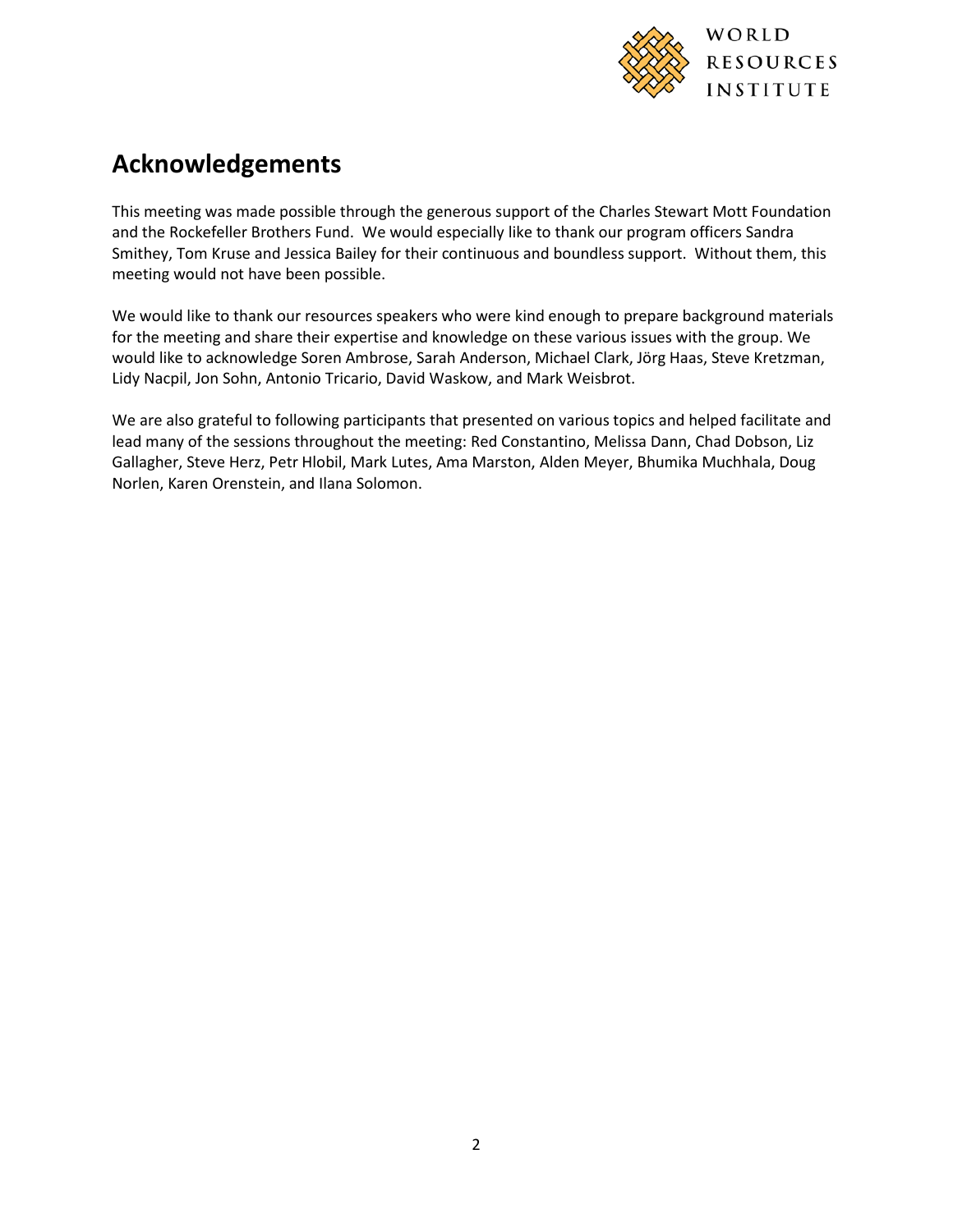

# **Table of Contents**

| <b>Conference Report</b> | 4  |
|--------------------------|----|
| <b>Participant List</b>  | 18 |
| Calendar                 | 21 |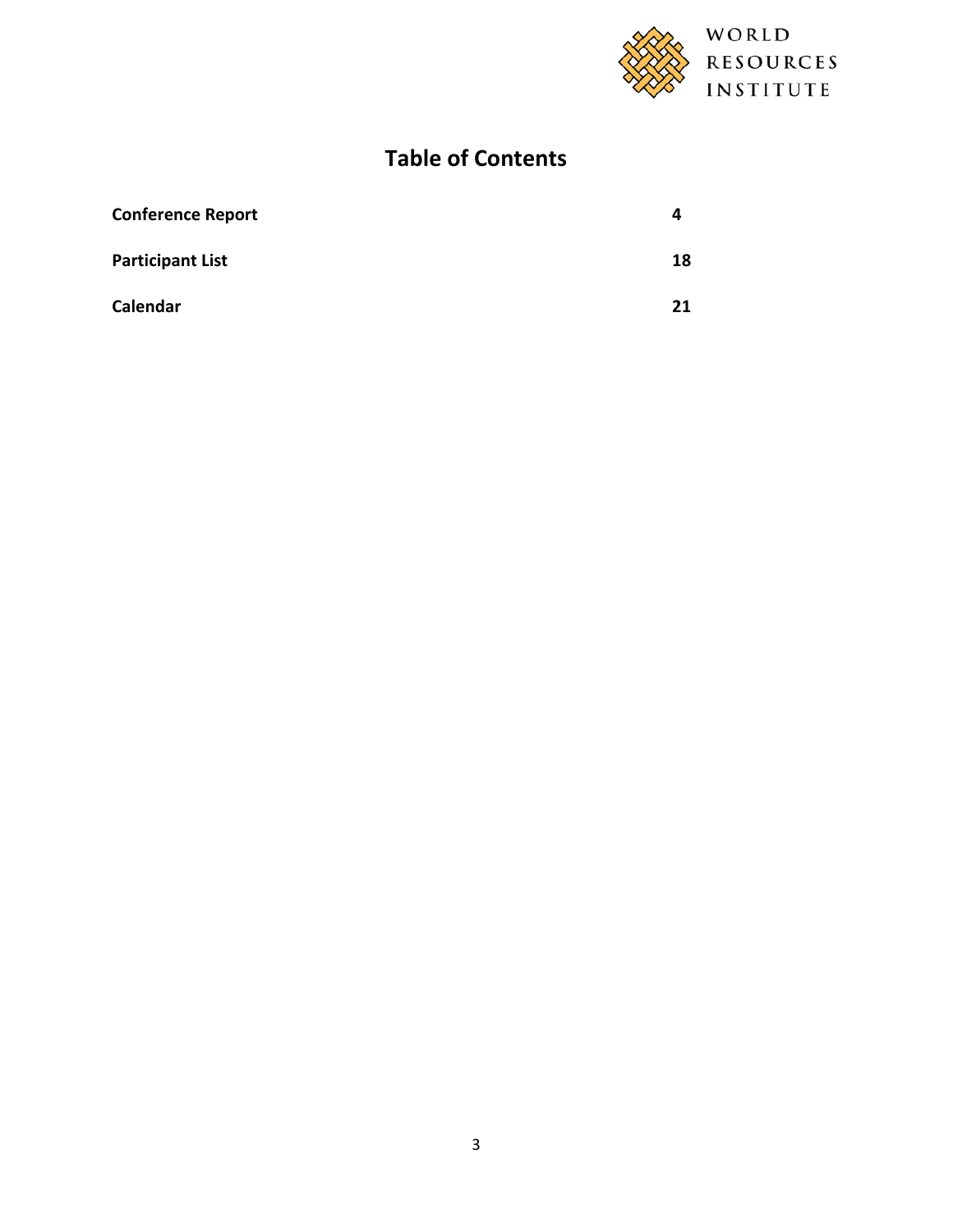

# **Find It, Build It, Spend It: Report on the Civil Society Climate Finance Strategy Meeting 23 -25 February 2010**

As the global climate change community prepares for the next round of negotiations in Cancun, Mexico in November 2010, attention has turned towards the fundamental question of financing. How will the world pay the estimated annual \$100 billion price tag to mitigate and adapt to climate change?

On 23-25 February 2010, the World Resources Institute hosted a civil society strategy session in Warrenton, Virginia to generate a more shared understanding of the "climate finance" landscape. The meeting brought together "over 60 people from 15 countries with over 1,000 years of experience." Participants came from both developed and developing countries, and from a range of backgrounds in climate change, finance, and global governance.

The discussion focused on three critical aspects of the climate finance challenge—where to find the funds necessary to respond on a global scale, how to build the institutions that would manage and disburse these funds, and how to spend the funds in an effective way.

#### **Key Takeaways**

- **Innovative sources of finance:** Campaigns should move beyond traditional sources of public finance and encompass new and innovative sources. Participants identified four innovative sources for climate finance: financial transaction taxes, special drawing rights, shifting fossil fuel subsidies, and bunker fuel levies. Civil society organizations should test the political feasibility of these sources in various international forums.
- **G20 summits:** The G20 political process provides an opportunity to spotlight climate finance. In particular, the G20 provides an important forum for potentially scaling up climate finance through innovative sources of finance.
- **UNFCCC negotiations:** Civil society organizations should work towards consensus on a desired finance outcome for Cancun: a fully operational Green Climate Fund? A COP decision that will outline the next steps for the \$100 billion in long-term funding provided under the Copenhagen Accord?
- **Fast-start pledges:** By mid-2010, an important outcome could be a framework for managing the fast-start funds under the Copenhagen Accord. This should include accounting and monitoring the pledges, and an equitable way of managing the funds.
- **National level finance:** Participants strongly agreed on the need to work on climate finance issues at the national level, where many funds will be managed. Civil society organizations should conduct deeper analysis on the various bilateral mechanisms proposed for climate finance. How will they be monitored systematically, and how will they be held accountable?
- **World Bank reforms:** A successful climate finance campaign will depend on collaboration with campaigns to reform the international financial institutions. The World Bank Group's spring and fall meetings in 2010—where governments will review the Bank's energy strategy and the role of the Bank in climate finance—provide important opportunities for campaigning. The controversial Eskom coal power plant in South Africa is a powerful example of the need for stronger governance of the climate funds.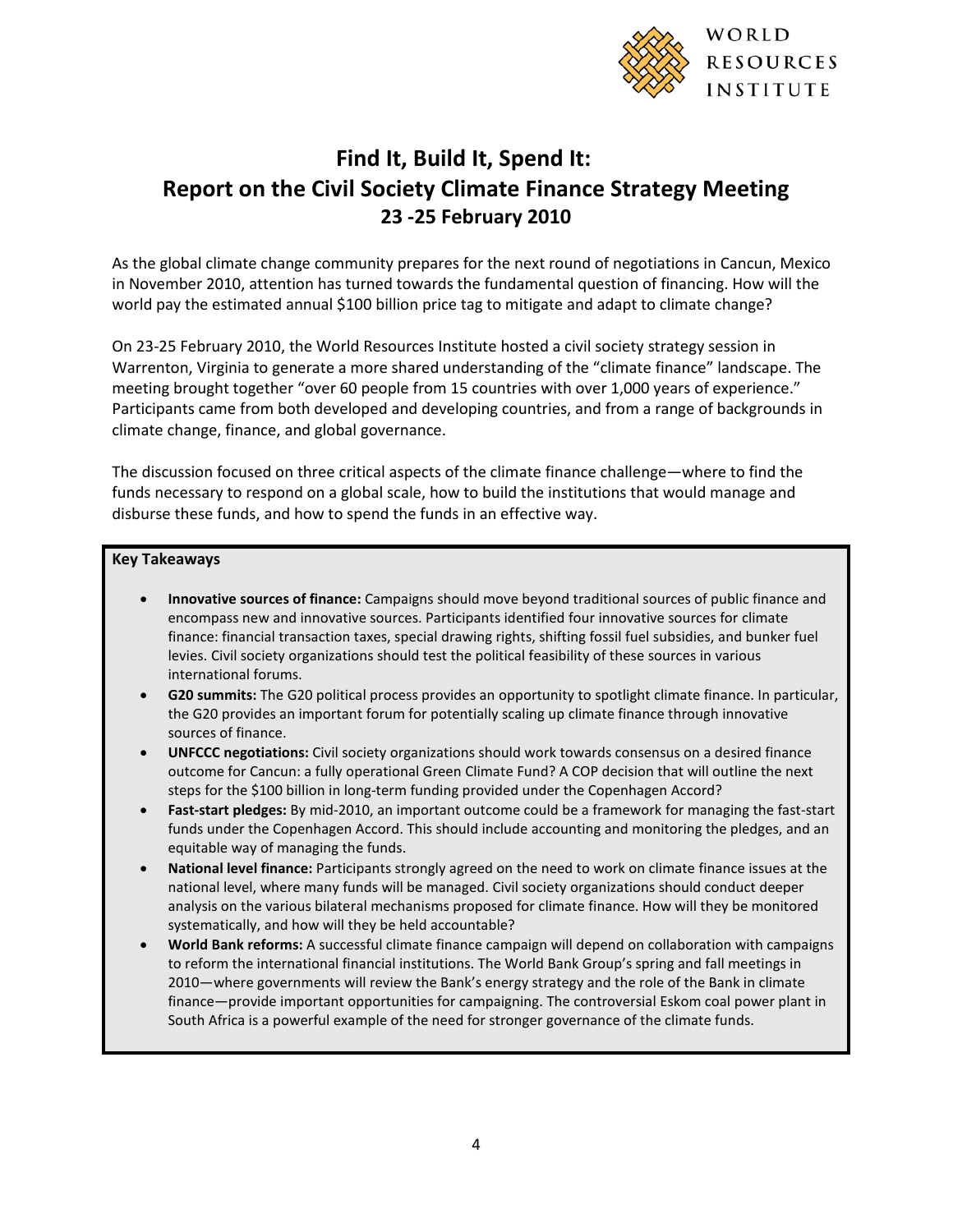

This report provides an overview of the civil society strategy meeting. It does not capture the entirety of the discussion, nor does it represent a consensus of the participants. Rather, this report is intended to introduce a range of views on the critical issues that surround the climate finance debate:

- What is climate finance?
- What are the challenges of financing a global response to climate change?
- Find It: Mobilizing innovative sources to scale up climate finance
- Build It: Creating legitimate institutions for climate finance
- Spend It: Using scarce resources effectively
- Civil society strategies for moving forward

## **What is climate finance?**

Climate finance is the channeling of public resources towards developing countries for mitigation and adaptation efforts to respond to the causes and impacts of climate change through frameworks and mechanisms that are equitable, leverage private sector capital, and in line with national development goals. Finding enough money to respond to the climate crisis is a critical challenge, but the sources of this money, and the ways that it is spent are equally important. During the Copenhagen COP in 2009, Brazilian President Luiz Inacio Lula da Silva said that "The issue is not only money. Some people think only funds or money would solve the problems. It did not solve the problems, it will not solve the problems of the present and will not solve the problems of the future." In line with the political challenges of the climate negotiations, the background paper for the strategy meeting defined climate finance as "the channeling of public resources towards developing countries through frameworks and mechanisms that are equitable, leverage private sector capital and are in line with national development goals."

Throughout the meeting, participants expressed a variety of views on the significance of the climate finance debate, for example:

- "It's about society investing in self-preservation."
- "It's about moving the debate beyond the climate elite."
- "It's about the right to development of the people."
- "We are setting a precedent for how you get global public financing for global public goods."

As one participant described, the justifications for climate finance are as old as the climate negotiations. Climate finance originates in the 1992 UN Framework Convention on Climate Change, where developed country parties agreed to provide "new and additional financial resources" needed by developing countries to meet the "agreed full incremental costs" of meeting their obligations. These terms imply that developed countries bear at least some of the responsibility for financing the global response to climate change. Yet the meaning of these terms remains political, ambiguous, and unresolved.

A wide range of sources for financing climate mitigation and adaptation already exist. Some of these include the fast start pledges that governments made in the Copenhagen Accord, the Adaptation Fund, regional funds such as the Brazil Amazon Fund, financing by national export credit agencies, and financing from World Bank trust funds. However, participants widely considered the current range of financing sources to be insufficient to meet global demand.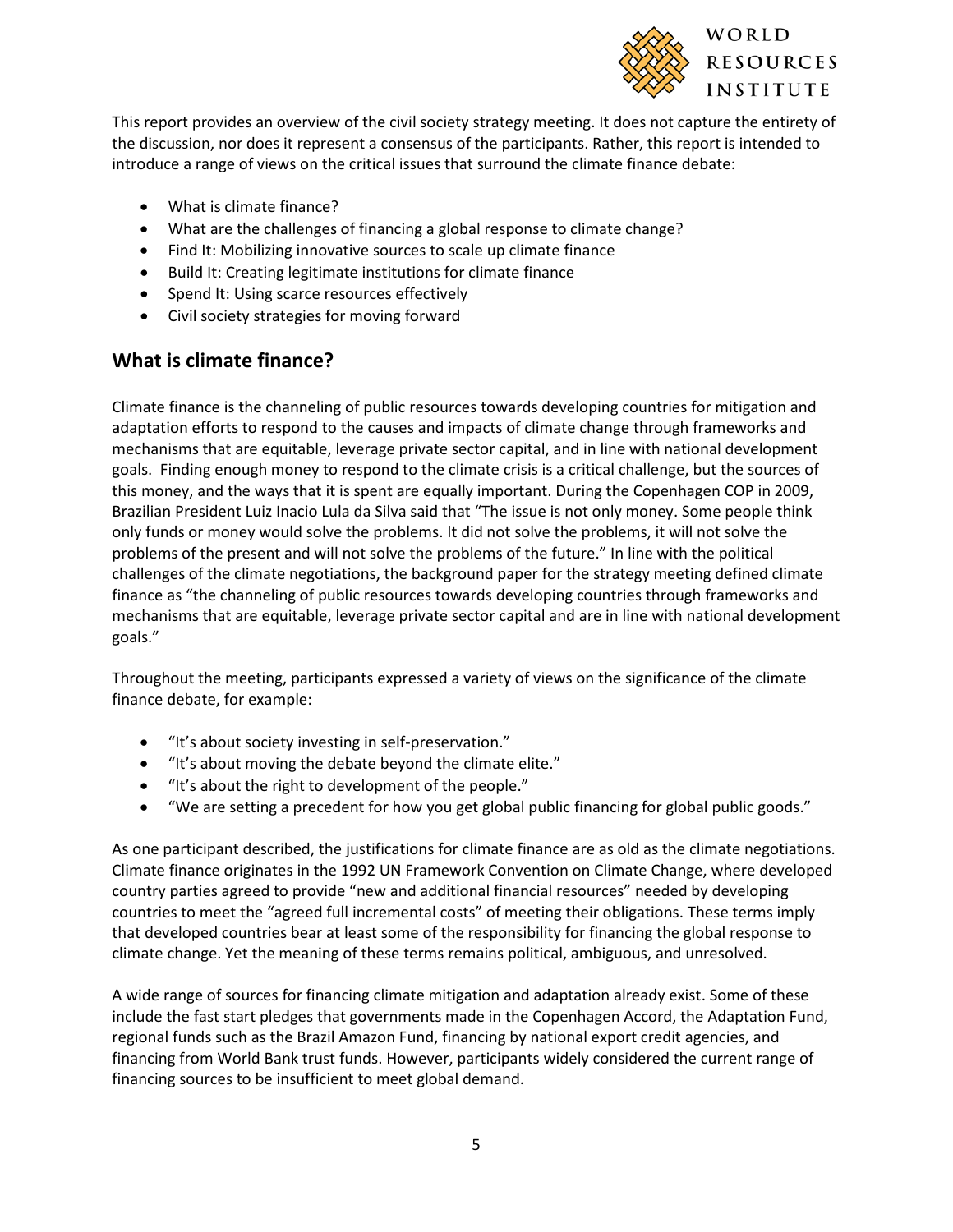

Many participants expressed the view of some developed countries that scaled-up funding is needed to tip the balance in developing countries' political systems towards more ambitious, climate friendly development pathways. According to this view, finance can help incentivize developing countries towards stronger national mitigation actions.

Many participants also expressed the view of some developing countries that climate finance lies at the heart of the debate about climate justice. During climate negotiations, developing country delegates have called for finance as a form of compensation for climate damages and overuse by developed countries. As such, they argue that developed countries have an obligation to fully compensate countries for these damages.

#### **Resources: What is climate finance?**

- Jon Sohn, *Climate Finance 2010: Issues and Opportunities*. Background paper for the strategy meeting (2010). See attached.
- WRI, Summary of climate finance pledges put forward by developed countries (2010), [http://www.wri.org/stories/2010/02/summary-climate-finance-pledges-put-forward-developed](http://www.wri.org/stories/2010/02/summary-climate-finance-pledges-put-forward-developed-countries)[countries.](http://www.wri.org/stories/2010/02/summary-climate-finance-pledges-put-forward-developed-countries)

### **What are the challenges of financing a global response to climate change?**

Climate financing sources exist, but do not meet global demand. One participant estimated that the global response to climate change will cost approximately \$89-137 billion per year. Current sources of climate finance fall far short of this amount. Many participants agreed that the remaining gap would need to be filled through a variety of sources, both public and private.

However, participants identified two challenges to filling these gaps: (1) the financial crisis; and (2) unresolved issues in the global climate negotiations.

#### Financial crisis

The financial crisis has drained many governments' treasuries, and has also placed job creation at the top of many governments' priority lists. Several participants emphasized that the financial crisis has not been resolved, and will likely remain a concern for several more years. Scaling up public finance in developed countries to respond to climate change will continue to be difficult.

Many governments, such as the United States, have recognized the need to regulate the financial sector, but have taken few steps to do so. Financial regulation is necessary to clarify how governments can incorporate private capital into public schemes, such as global climate funds. Financial regulation, such as taxes described below, can also be an important source of climate finance.

Several participants from the United States also emphasized that job creation and climate change mitigation are not competing uses of funds, and identified the need for further links between public investment in jobs and climate change. In particular, there is a need to confront the financial and climate crises with more coherence, and to link people working on "big picture" macroeconomic policies with those who experience concrete climate impacts on the ground.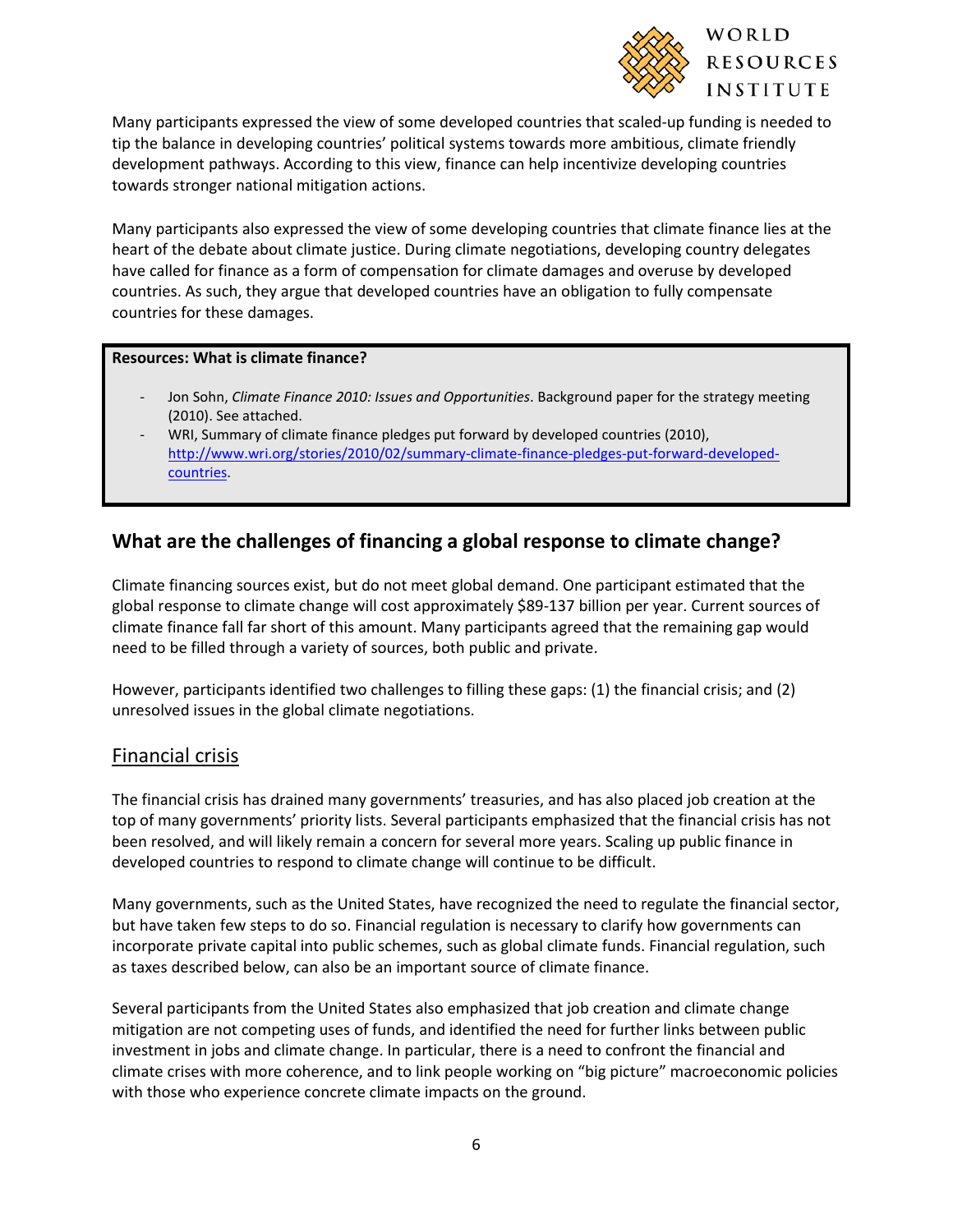

### Unresolved issues in climate politics

Throughout the strategy meeting, participants identified several issues that remain contentious and unresolved in the global climate negotiations, and which will affect any deals on climate finance. These include, for example:

- *Reconciling climate finance with development aid*: Will funds really be "new and additional," or will government recast existing sources of money as contributions to climate mitigation and adaptation? Will climate finance crowd out development aid towards other global challenges, such as the Millennium Development Goals? How can governments reconcile the tension between using revenue for global public goods and for domestic use, especially during the financial crisis?
- *Empowering responsible national institutions*: Given that foreign direct investment is not always the most resilient form of investment, how can climate finance be channeled in a way that builds the capacity of national institutions and sources? On the other hand, how will the international community receive assurances that donor funds are used effectively at the national level?
- *Clarifying the role of the UNFCCC*: Is the UNFCCC, which operates by consensus, really the best place to house a climate fund? How much sovereignty are governments willing to give up in favor of a multilateral climate regime?

#### **Resources: What are the challenges of financing a global response to climate change?**

- Bretton Woods Project, The role of the World Bank in climate finance (2009), [http://www.brettonwoodsproject.org/art-565618.](http://www.brettonwoodsproject.org/art-565618)
- Michael Clark, *Why is Washington Obsessed with Jobs and Fiscal Deficits* (2010). See attached.

### **Find It: Mobilizing innovative sources to scale up climate finance**

Much of the strategy meeting focused on identifying politically viable sources for climate finance. Many participants did not consider carbon markets to be an effective way of financing climate change mitigation and adaptation, and identified potentially larger public sources of revenue—such as taxes and fossil fuel subsidies.

A wide range of proposals exist to raise revenue for climate finance. In practice, climate finance will likely draw from a combination of sources. The strategy meeting considered five proposals in greater detail: (1) financial transaction taxes; (2) special drawing rights from the IMF; (3) subsidies; (4) bunker fuel levies; and (5) climate debt.

Participants discussed which of these proposals have political support, which institutions should be entrusted with these funds, whether they provide the potential for scaling up of finance, and what bottlenecks these sources face.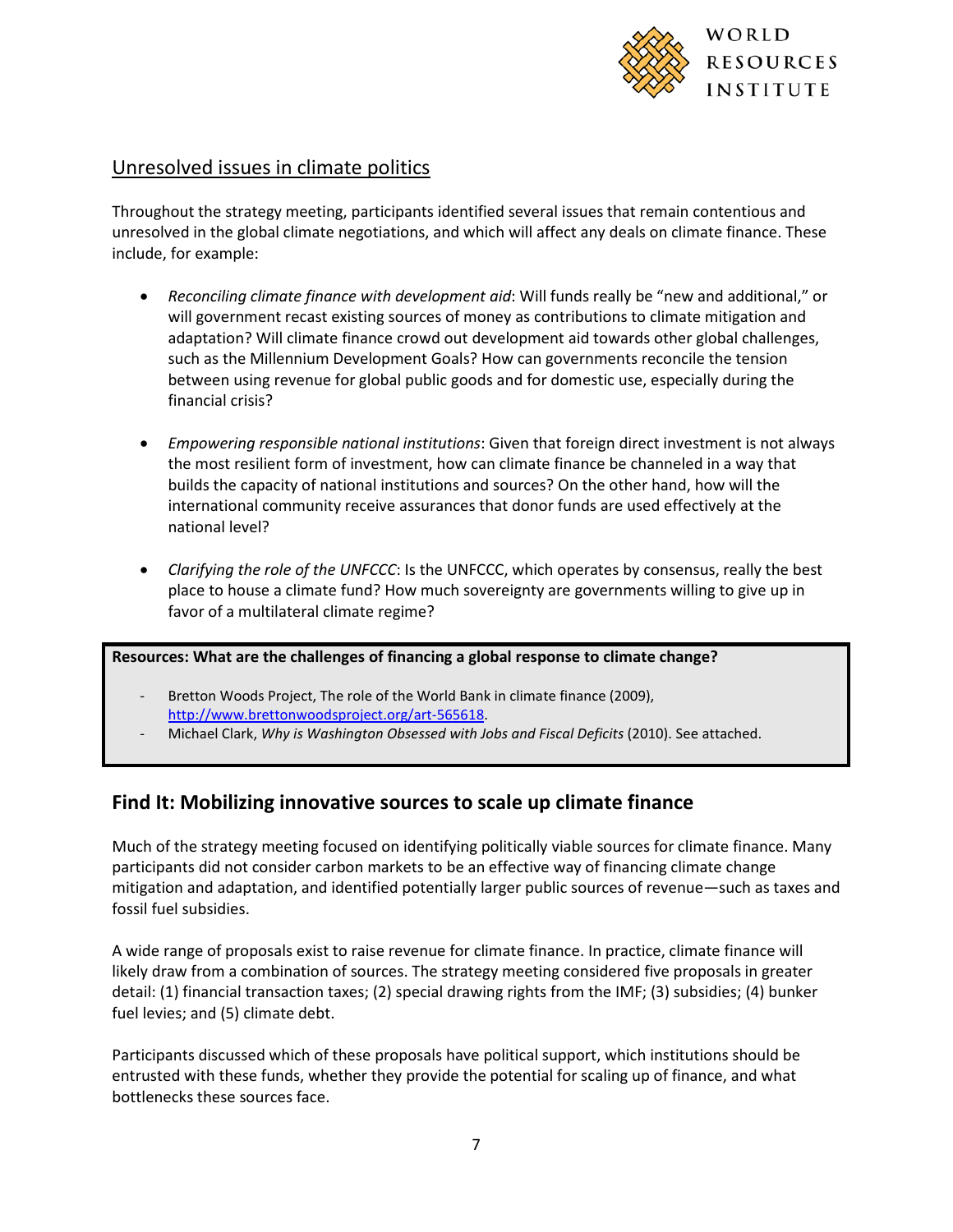

## Financial transaction taxes

As a result of the financial crisis, many politicians and regulators are proposing a "financial transaction tax," which would be a tax on all financial market transactions, including stocks, bonds, foreign exchange, and derivatives. Participants at the strategy meeting described how this tax could reduce excessive short term speculation, and could also raise a great deal of revenue for governments. In the United States, for example, such a tax could raise over \$175 billion per year, and globally could raise over \$400 billion per year. For example, the UK already raises approximately \$40 billion per year on a 0.5% tax on all trades on the London stock exchange. One participant pointed out that a financial transaction tax is more feasible than it was in the past, because technology exists to track these trades.

Campaigns for a financial transaction tax are already moving forward, e.g. the Robin Hood Tax campaign in the UK. Several governments have already supported the concept, including large European countries, Japan, and Russia. Supporters of the tax suggest that the revenue be used in a variety of ways, including job creation, health care, and deficit reduction.

However, there are a number of institutional challenges to such a tax. Individual governments could impose the tax unilaterally, although ideally governments would agree to apply the tax globally. There are also questions about whether a national tax could guarantee a stream of revenue to a global fund. In the United States, for example, climate finance revenue would potentially vary depending on annual legislative budget appropriations.

Many participants suggested that the revenue should go towards a global Green Climate Fund, but recognized the revenue from the tax would be used for a variety of purposes. Many agreed that the climate finance community would need to engage non-climate campaigners in order to raise political support for earmarking a portion of the tax revenue for global climate efforts.

### Special drawing rights

"Special drawing rights" (SDRs) are "international reserve assets" issued by the IMF to member countries. The IMF uses SDRs as its monetary unit of account, and the value of the SDR is based on a mix of four foreign currencies, the U.S. dollar, the Euro, the Japanese Yen and the U.K. Pound sterling. SDRs were devised in 1969, during a shortage of both dollars and gold, but have been used most recently in response to the global financial and economic crisis. The IMF has also used SDRs as a low interest alternative to debt for countries in order to boost global liquidity during financial crises. One participant described SDRs as a "coupon" that the IMF provides to governments. SDRs have the backing of the governments on IMF's Board of Directors. Governments hold SDRs in reserve, and can convert them into hard currency through the IMF system. Unlike other programs at the IMF, no conditions are attached to SDRs. Governments eventually repay the SDRs with an adjustable, and usually quite low, interest rate. In effect, this provides countries with a low interest finance tool. The IMF has not used SDRs in this way since 1981, but in April 2009 the G20 began to consider reusing them after the UN Stiglitz Commission highlighted SDRs as a potential solution to the financial crisis.

In Copenhagen, George Soros suggested that SDRs could be used as a tool for climate finance. Under this system, climate SDRs would be available only for developing countries, and would also be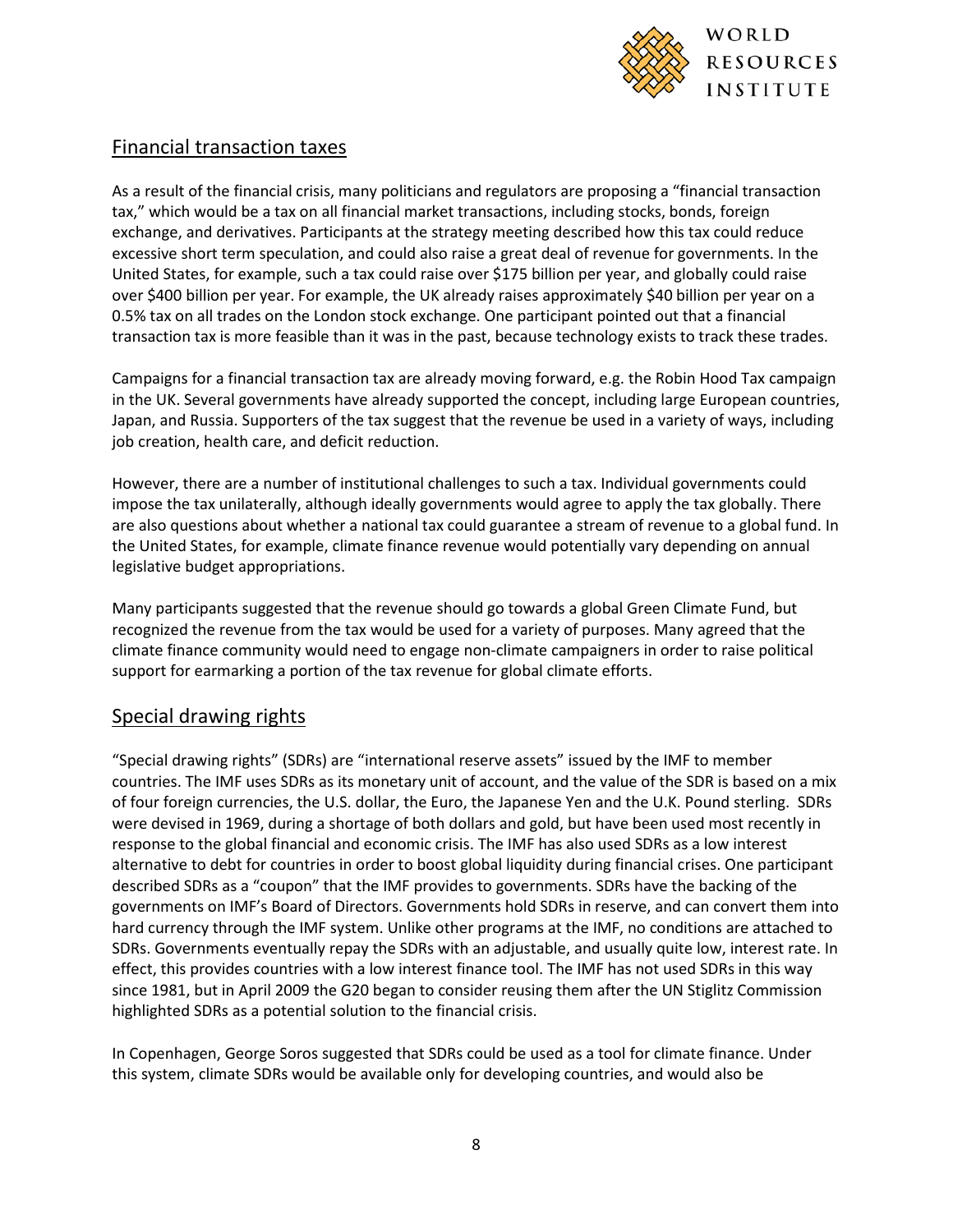

established such that financing does not only occur in the form of loans (because of the principle that developing countries should not pay their own mitigation and adaptation costs).

However, many participants expressed concern that giving the IMF such a central role in climate finance could be another instance of mission creep. As one participant noted, in some countries citizens have protested the IMF because of the harmful economic impacts of IMF conditionalities. Furthermore, the use of SDRs implies the need for a multilateral climate finance framework, and international consensus has proved difficult in the global climate negotiations.

To be an effective source of climate finance, participants suggested that climate SDRs would have to be:

- Demystified so that the public understands the concept of SDRs.
- Designed in a way that restricts the IMF to a technical fiduciary role, in which it only acts as a vehicle for channeling SDRs to central banks.
- Created with the principle of equity in mind, so that developing countries are not expected to pay the costs of climate mitigation and adaptation.

### Subsidies

At their September 2009 meeting in Pittsburgh, Pennsylvania in the United States, the G20 pledged to "rationalize and phase out over the medium term inefficient fossil fuel subsidies that encourage wasteful consumption." There is currently no agreement on the definition of "subsidy." At the strategy meeting, participants discussed the potential for diverting government revenue away from fossil fuel subsidies towards climate finance.

Participants discussed two types of subsidies—producer and consumer. Producer fossil fuel subsidies reduce costs for a business activity, such as tax breaks for domestic oil companies. Consumer fossil fuel subsidies would in theory improve energy access. Most of the discussion focused on producer subsidies.

Subsidies can come from three sources: (1) domestic legislation or regulations; (2) international financial institutions, such as the World Bank, which provide low interest financing for borrowing countries and companies; and (3) export credit agencies, which are government agencies that reduce risks for domestic companies operating overseas. Participants estimated that domestic subsidies amount to approximately \$57-100 billion per year in OECD countries, and \$94-400 billion per year in non-OECD countries. Export credit agencies and international financial institutions provide subsidies amounting to approximately \$10 billion per year, although this amount leverages a far greater volume of investment.

All three of these sources currently provide subsidies for fossil fuels. Participants discussed strategies for removing these subsidies, and instead using the revenue for climate finance. However, the discussion also acknowledged the challenges of doing this. As with financial transaction taxes, the revenue saved from domestic subsidies could be used for a variety of purposes besides climate finance. International financial institutions such as the World Bank tend to lend based on demand from borrowing countries, where there is often still a high demand for fossil fuels. In international trade agreements, governments might continue to consider export credit agencies as an exception to subsidy rules.

Many participants agreed that shifting revenue from fossil fuel subsidies to climate finance sends a very clear, powerful political message. However, some participants also noted that this alone would not provide a significant stream of revenue. Nevertheless, shifting subsidies has a strong demonstration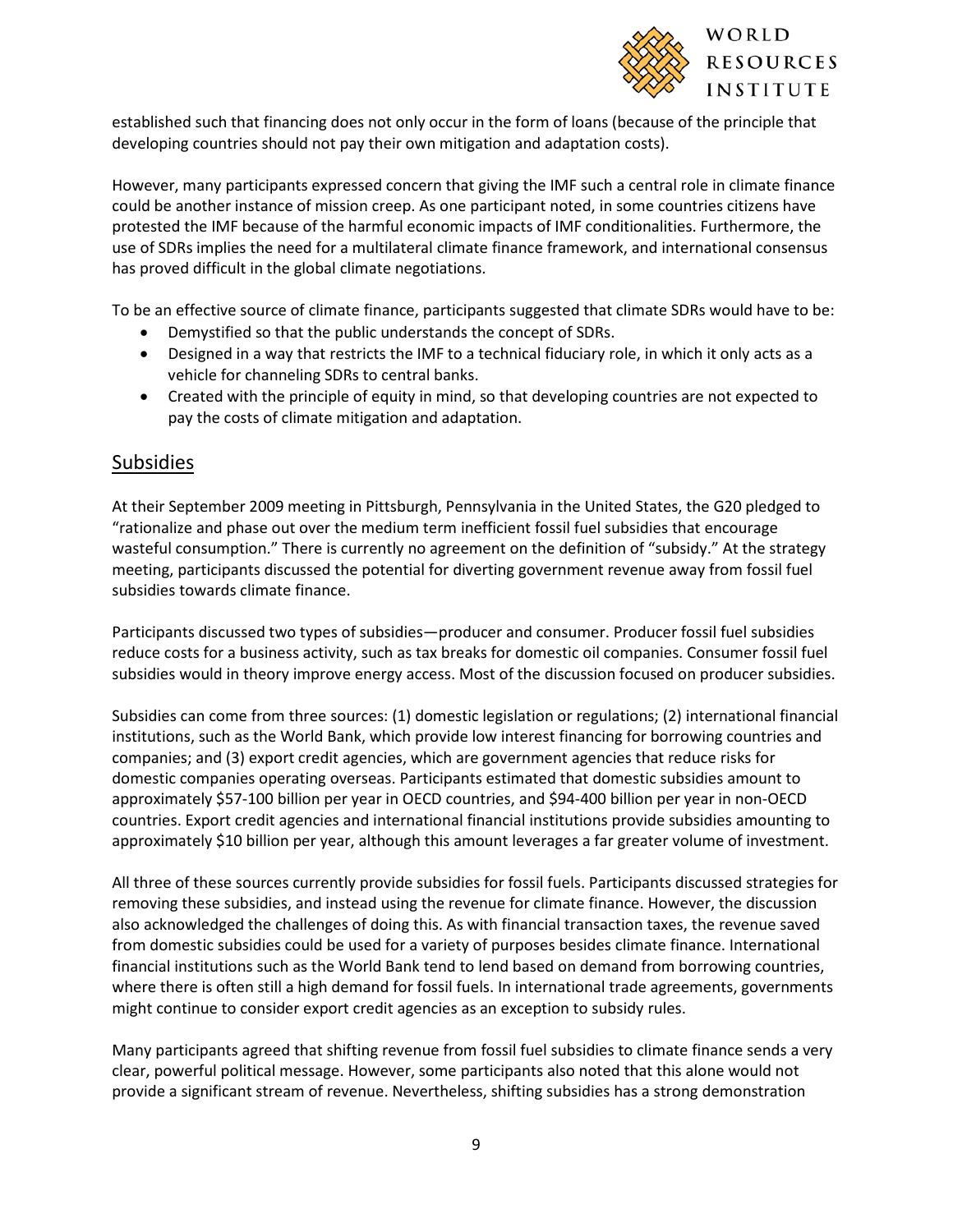

effect. Several participants plan to continue engaging the G20 on its decision to phase out fossil fuel subsidies.

### Bunker fuel finance

The idea of placing a levy on "bunker fuel emissions" – emissions that come from international aviation and shipping—has been around since the beginning of the UNFCCC and the Kyoto Protocol negotiations. Several recent proposals built on this idea, suggesting that a levy or creating a cap-and-trade system would be a win-win: not only would it reduce greenhouse gas emissions in these sectors (which still remain outside the Kyoto Protocol), but it would also create new sources of climate finance. Some estimates suggest that bunker finance, through a levy or a cap and trade system that auctions allowances, could provide \$10-25 billion per year in revenue.

As participants discussed, developing countries negotiators fear that a global mitigation approach to bunkers (which is necessary for environmental reasons given that international aviation emissions cannot be easily allocated to nation states and that ships' are usually from a different country than the origin of the ship) is inconsistent with the UNFCCC principle of common but differentiated responsibilities. Several proposals have attempted to address this concern by using the revenues raised (through a levy or a cap and trade system) to finance mitigation and adaptation efforts in developing countries as well as by exempting least developed countries and small island states from this system.

Participants also acknowledged the challenges of choosing an institution to implement this scheme. The International Maritime Organization (IMO) would be the obvious choice, but the IMO has not been able to reach any binding decisions for over a decade. Some participants proposed exploring the option of using the IMO to implement a levy on bunker fuel emissions at its 2010 meetings. Others suggested that the proposed UN Green Climate Fund would be a better institution to manage the revenue stream from these levies.

# Climate debt

Participants also discussed "climate debt," a concept being spearheaded by Bolivia and many southern movements during the climate negotiations. Climate debt attempts to capture the full costs of climate change. It is based on the idea that each person has a right to an equal share of "carbon space," and each country's fair share is based on its population. Countries whose historical and continuing emissions exceed their fair share owe a debt to other countries. According to Bolivia's calculation, Annex I countries only have rights to ¼ of the carbon space.

The climate debt concept can help to frame the parameters of any climate finance proposals going forward. As one participant explained, "Climate finance is not aid or assistance. It is an obligation, it is reparations." As a result, climate finance should not come in the form of loans or other debt-creating instruments, and should not require developing countries to share the burden. Developed countries can repay their climate debt in three ways: (1) emissions cuts; (2) finance and technology for adaptation programs in the south; and (3) finance and technology for voluntary mitigation actions in the south.

Participants also discussed another critical aspect of climate debt—that investments in climate mitigation or adaptation should "do no harm" by reducing emissions at the expense of other environmental and social well-being. As such, several participants emphasized the need for climate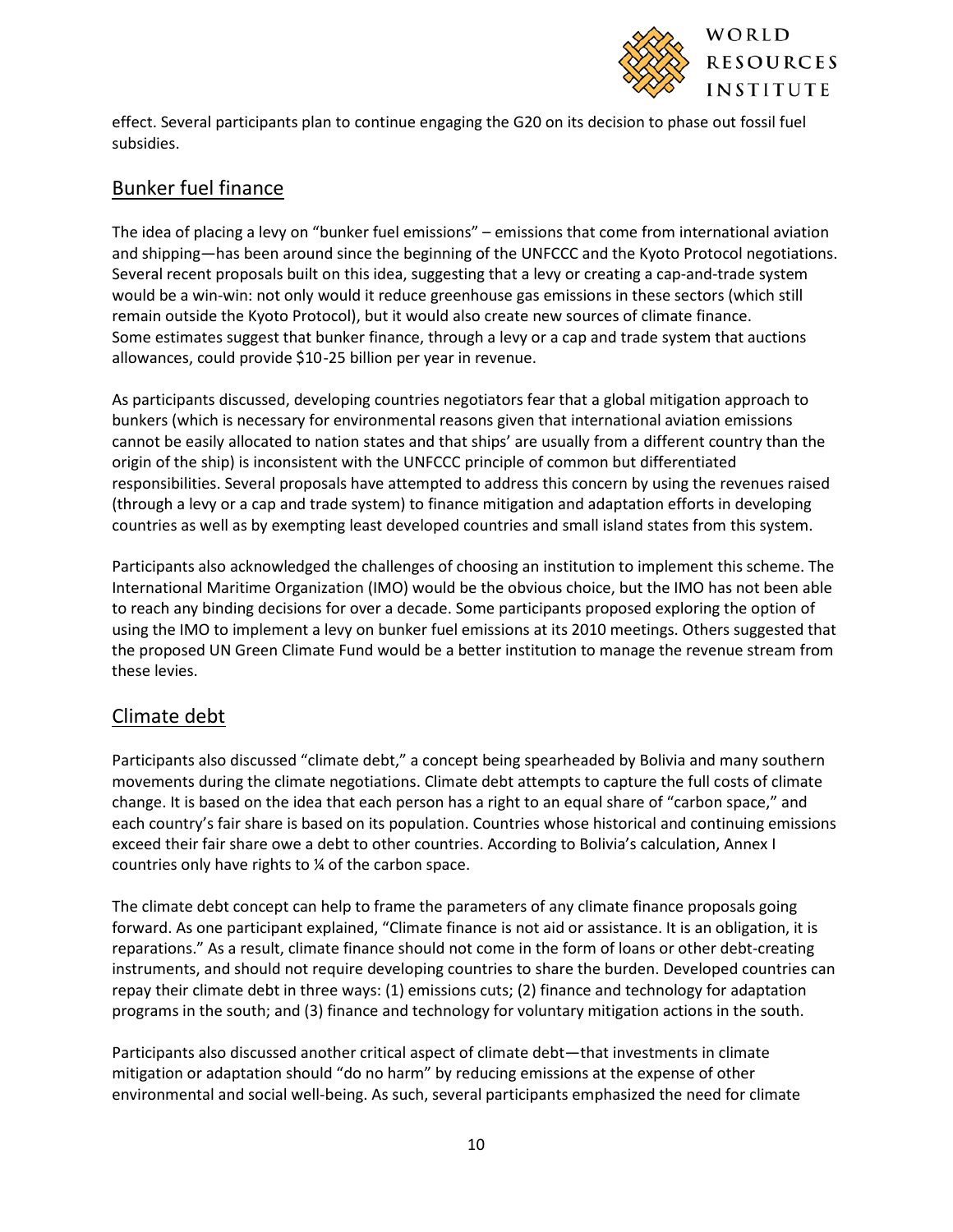

finance mechanisms to have an accountability mechanism where persons harmed by climate investments can bring claims.

One participant emphasized that climate justice and equity must not only exist between developed and developing countries, but also within countries. In the global south, the climate crisis is not only seen as a climate issue, but also a development issue. Increasingly, people see the climate issue as an opportunity to restructure their economies. Social justice movements are also taking up climate issues. People are using the "common but differentiated responsibilities" principle at home, within their own governments, to ensure that the poor are not excluded from governments' climate policies.

#### **Resources: Find It**

- The Robin Hood Tax, [http://www.robinhoodtax.org.](http://www.robinhoodtax.org/)
- Halifax Initiative, *Financial Transaction Taxes: FAQs and Talking Points* (2010). See attached. - CEPR, The Benefits of Financial Transaction Taxes (2008),
- <http://www.cepr.net/documents/publications/financial-transactions-tax-2008-12.pdf>
- Project Catalyst, *Breaking the deadlock: Bunker fuels* (2009)[, http://www.project-catalyst.info.](http://www.project-catalyst.info/) See attached.
- ActionAid, *Using Special Drawing Rights for Climate Finance* (2010), [http://actionaidusa.org/what/climate\\_change/using\\_special\\_drawing\\_rights\\_for\\_climate\\_finance.](http://actionaidusa.org/what/climate_change/using_special_drawing_rights_for_climate_finance)
- Institute for Policy Studies, *U.S. government and business leaders on financial transaction taxes* (2009), <http://www.ips-dc.org/files/779/US%20government%20and%20financial%20transactions%20tax.pdf>
- Oil Change International, "Fossil Fuel Subsidies,[" http://priceofoil.org/fossil-fuel-subsidies.](http://priceofoil.org/fossil-fuel-subsidies)

### **Build It: Creating legitimate institutions for climate finance**

In addition to identifying sources of climate finance, the strategy meeting also considered ways to deliver funds effectively and fairly. Which institutions have the legitimacy to oversee the financing of the global response to climate change? Many participants emphasized the need to "break the dynamic of inevitability"—there is often an assumption that certain institutions, especially the World Bank, will play the leading role in climate finance.

Rather than assume this will be the case, several participants recommended that the international community identify the most legitimate climate finance institutions in an objective manner based on key principles: transparency, public participation, ability to hold funding recipients accountable to their commitments through effective monitoring and public reporting, and ability of affected communities to hold the climate finance institution accountable for its investment decisions.

Many participants considered the Adaptation Fund to be a potentially effective model to replicate or expand, because the Fund is governed through balanced representation between developed and developing countries, with extra representation for especially vulnerable countries, and also disburses funds directly to governments rather than through intermediaries. Several participants also considered the Global Fund for Aids, Tuberculosis, and Malaria to be a strong model for a global climate fund.

There was also recognition that climate finance will not be a completely centralized system. Many climate funds are likely to be managed at the national level. As a result, participants recognized a need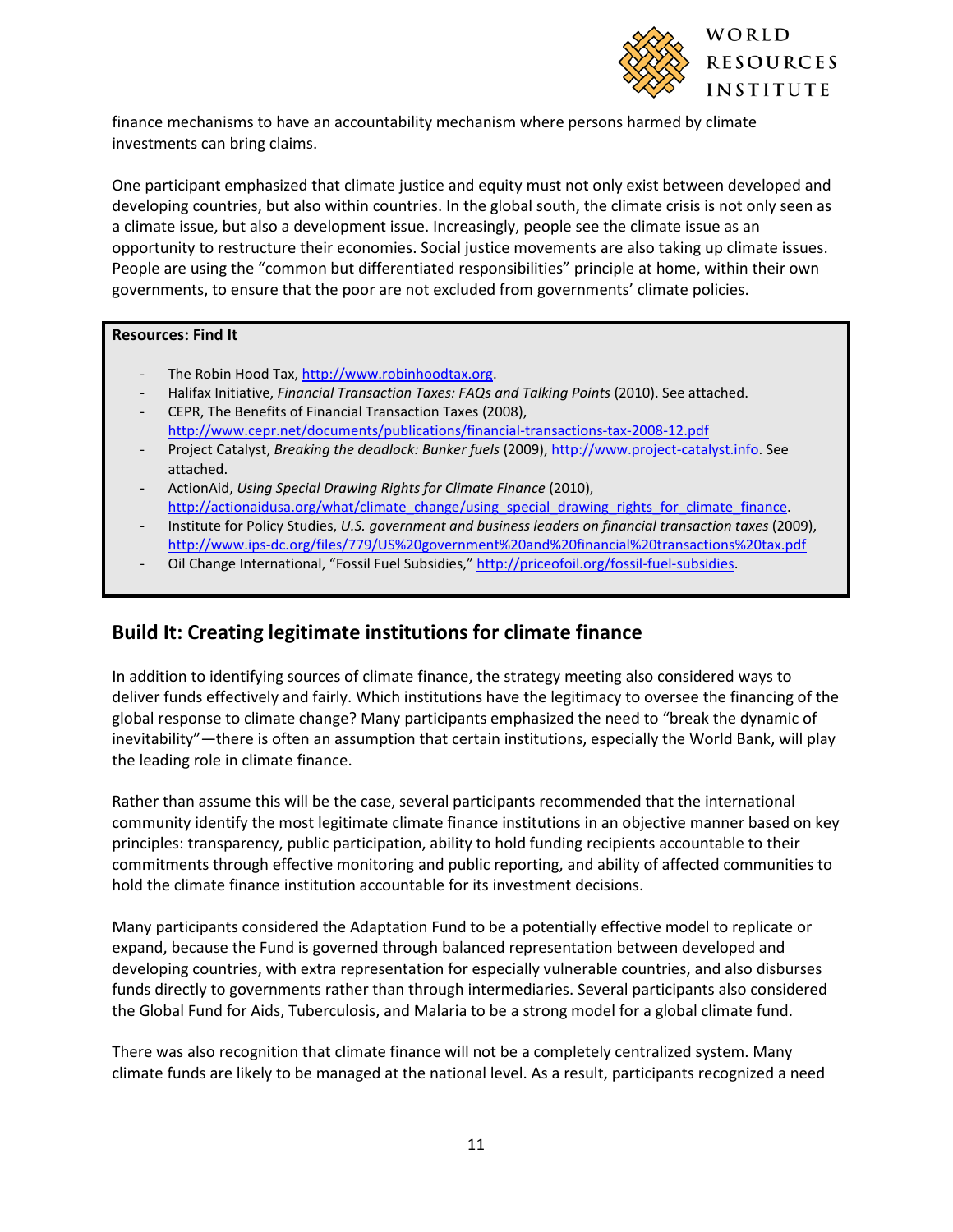

for southern civil society organizations to develop the capacity to hold their governments accountable for managing these funds.

Participants also considered the potential role of several institutions, including the World Bank, export credit agencies, regional development banks, the Climate Investment Funds, and the proposed Green Climate Fund. Each of these institutions has a different internal culture, and civil society will need to develop an understanding of the different approaches each institution could take towards a low carbon path.

# World Bank

Many climate finance proposals envision that the World Bank will play a leading role in managing funds. Participants expressed concern about entrusting this institution with a significant role. In particular, the World Bank continues to devote a large percentage of its portfolio to fossil fuel-intensive investments. The Bank is currently undergoing what one participant called the largest set of reforms in its history. The governance structure is changing: voting on each institution's Board of Directors will soon reflect the rising influence of China, Brazil, India, and other countries. The World Bank is also undergoing several major policy reforms. The Bank is completely re-envisioning its environmental and social safeguard policies, and reviewing its Energy Strategy.

Several participants raised concerns with the proposed \$3.75 billion Bank investment in Eskom's Medupi coal-fired power station in South Africa. Many civil society organizations are using the Eskom project as an example of how energy development does not always alleviate poverty. Because of this and similar investments, many participants expressed a lack of trust in the World Bank presenting itself as a "climate bank."

### Export credit agencies

Export credit agencies (ECAs) are the largest class of public financial institutions. They are government agencies with a mandate to promote exports overseas by assuming risk in private sector projects. In 2009, ECAs provided between \$1-1.5 trillion in financing, and have dramatically increased financing for fossil fuel-intensive energy and aviation projects. In 2009, for example, the U.S. Export-Import Bank tripled its financing, but new investments in renewable energy were only a small percentage of this increase.

ECAs play an increasingly significant role in climate finance, because governments are considering export credits to meet their climate finance commitments. In particular, the "fast start" commitments of the Copenhagen Accord include financing that is being channeled through ECAs. Many participants agreed that the legitimacy of ECAs as climate finance institutions is questionable—most have low standards of transparency and public participation, and limited expertise on climate finance issues. Nevertheless, the size and scale of ECA fossil fuel investments means that civil society cannot ignore the role of these institutions.

### Regional development banks

Several participants also presented their experiences with regional development banks. Several of these institutions, such as the European Investment Bank, have demonstrated a willingness to integrate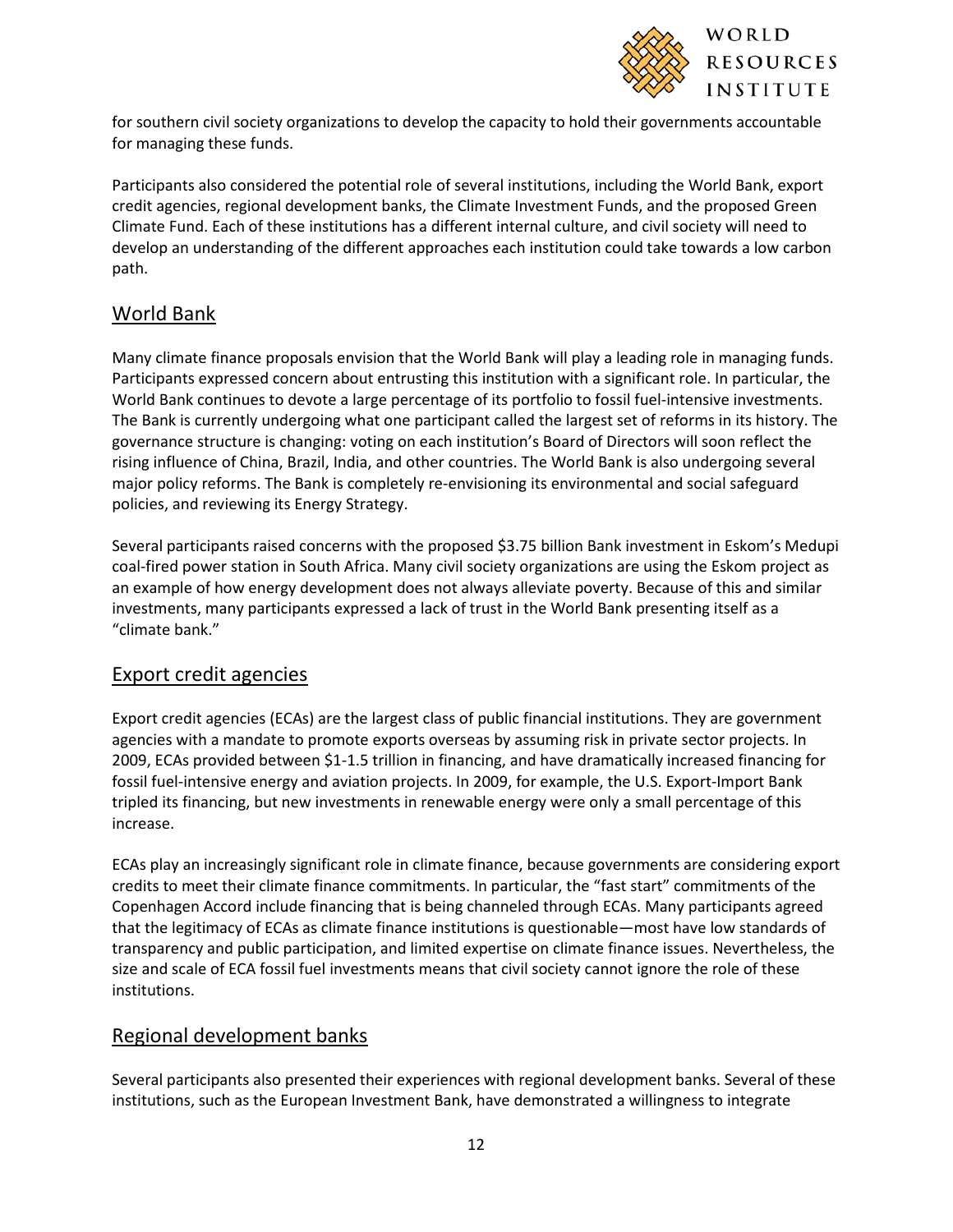

climate change considerations into their investments. Similarly, in response to pressure from civil society, the Asian Development Bank (ADB) took important steps forward in the past year, adopting a new energy policy, full review of technological choices for energy projects, and full accounting of the cost of carbon in investments. But at the same time, the ADB continues to promote large-scale, centralized energy options, and has invested in a few emissions-intensive projects—such as the Tata Mega Ultra coal project in India—that cancel out the emissions reductions made in clean energy investments over the past few years. These institutions are likely to play significant roles in climate finance within their respective regions—in some cases surpassing the World Bank in contributing to overall greenhouse emission reductions, and in other cases contributing to large-scale fossil fuel projects.

## Climate investment funds

The World Bank-administered Climate Investment Funds are still relatively small in scale, but have a wide leveraging effect. In 2009, the Funds invested \$3 billion that leveraged a further \$27 billion from other sources. Participants emphasized the significance of these funds in setting the stage for future climate finance—the experiences of the Funds are likely to inform the development of future climate funds. However, several participants criticized the Funds for being donor driven, and because they were originally designed without civil society involvement.

# Proposed global climate fund

Two years ago, developing countries proposed a Global Climate Fund within the UN climate framework, largely in reaction to concerns over the role of the World Bank and Global Environment Facility in climate finance. Debate continues over the design and role of this fund, but the Government of Mexico is likely to champion the fund as it chairs the next Conference of the Parties in Cancun in 2010. In March, IMF plans to put forward a "Green Fund proposal."

#### **Resources: Build It**

- WRI, *Power, Responsibility, and Accountability: Re-thinking the Legitimacy of Institutions for Climate Finance* (2009), [http://www.wri.org/publication/power-responsibility-accountability.](http://www.wri.org/publication/power-responsibility-accountability)
- WRI, *Correcting the World's Greatest Market Failure: Climate Change and the Multilateral Development Banks* (2008)[, http://www.wri.org/publication/correcting-the-worlds-greatest-market-failure.](http://www.wri.org/publication/correcting-the-worlds-greatest-market-failure)
- Pacific Environment, *Climate Finance: The Dubious Role of Export Credit Agencies* (2010). See attached.
- WRI, *Catalyzing Low Carbon Development? The Clean Technology Fund* (2009), [http://pdf.wri.org/working\\_papers/development\\_clean\\_technology\\_fund.pdf.](http://pdf.wri.org/working_papers/development_clean_technology_fund.pdf)

# **Spend It: Using scarce resources effectively**

The strategy meeting also focused on how to ensure that scarce climate funds can be used in a manner that most effectively reduces emissions and builds climate resilience in vulnerable countries. Participants focused on two aspects in particular: (1) safeguarding the rights of communities affected by climate investments; and (2) ensuring capacity at the national level.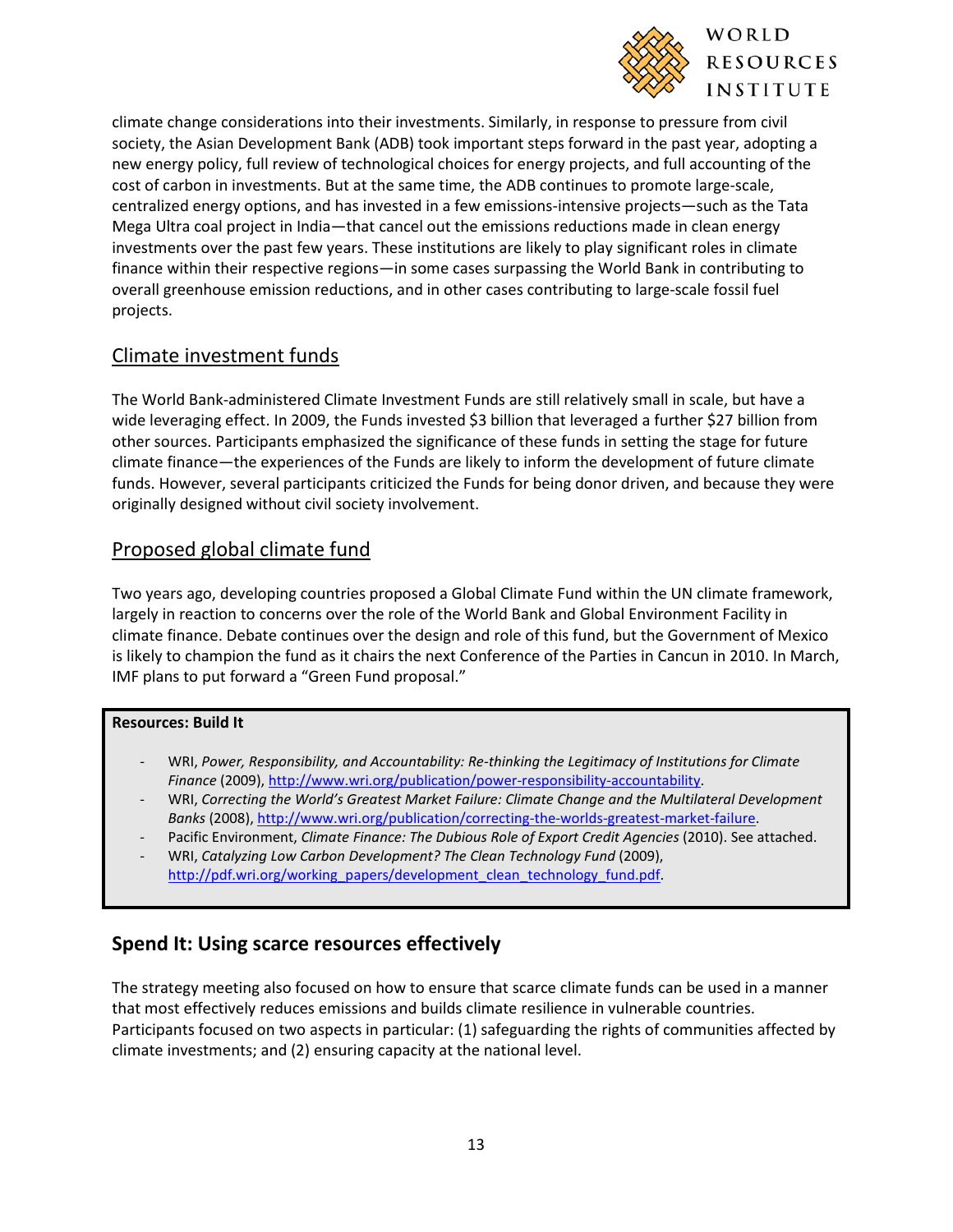

### Safeguarding the rights of communities

Several participants emphasized that investments designed to reduce greenhouse gas emissions or adapt to climate change should not harm communities in other respects. One participant recommended that climate finance debates should link to what is actually happening on the ground, where communities already feel the impacts of climate change: "In many instances these are life and death struggles. These stories need to come out in this debate."

Most participants agreed that governments should integrate "environmental and social safeguards" into the design criteria of climate finance mechanisms. These safeguard policies have become an accepted part of the way that international financial institutions do business. The World Bank, in particular, has been a leader among financial institutions in applying safeguards to its investments. However, several participants identified risks to relying on the World Bank for its safeguard policies—the Bank's portfolio is moving away from investments in specific projects to broader programmatic and policy loans. During the financial crisis, the World Bank invested over \$12 billion in "development policy loans," which provide borrowing governments with more flexibility in how to design its own development projects, but these loans are also exempt from the Bank's safeguard policies.

Many participants agreed that the climate finance debate must continue to consider the role of safeguard policies. Many also identified the need for climate change campaigners and international financial institution campaigners to cooperate on this issue.

#### Ensuring capacity at the national level

Several participants also emphasized the need to build capacity of national institutions to implement climate finance projects. To do so, many countries could potentially include capacity building for Nationally Appropriate Mitigation Actions (NAMAs) in their World Bank poverty reduction strategy papers and other policy plans. Because climate change issues cut across many sectors, civil society organizations could also help to convince non-environmental ministers that NAMAs are not only aid projects, but also essential to economic development.

Participants highlighted the need to improve how governments report on their use of climate funds. In Brazil, for example, the government used NAMA funds (the Brazil Amazon Fund) for cattle ranching in the Amazon, which resulted in high emissions and land conflicts. One participant suggested that NAMAs should ideally lead to more participatory forms of budgeting. Several participants suggested that instead of only reacting to harmful projects, civil society organizations should clarify what they consider appropriate uses of climate funds.

#### **Resources: Spend It**

- Heinrich Boell Foundation, *Fostering Impunity or Accountability? Sweeping Changes at the World Bank-IDA* (2010), [http://www.boell.org/downloads/1-21-10\\_Impunity\\_or\\_Accountability-](http://www.boell.org/downloads/1-21-10_Impunity_or_Accountability-World_Bank_Reforms-final.pdf)World Bank Reforms-final.pdf.
- E3G, *How can Copenhagen Support NAMAs in Pioneering Developing Countries?* (2009), [http://www.e3g.org/programmes/climate-articles/how-can-copenhagen-support-namas-in-pioneering](http://www.e3g.org/programmes/climate-articles/how-can-copenhagen-support-namas-in-pioneering-developing-countries)[developing-countries.](http://www.e3g.org/programmes/climate-articles/how-can-copenhagen-support-namas-in-pioneering-developing-countries)
- WRI, *Breaking Ground: Engaging Communities in Extractive and Infrastructure Projects* (2009), [http://www.wri.org/publication/breaking-ground-engaging-communities.](http://www.wri.org/publication/breaking-ground-engaging-communities)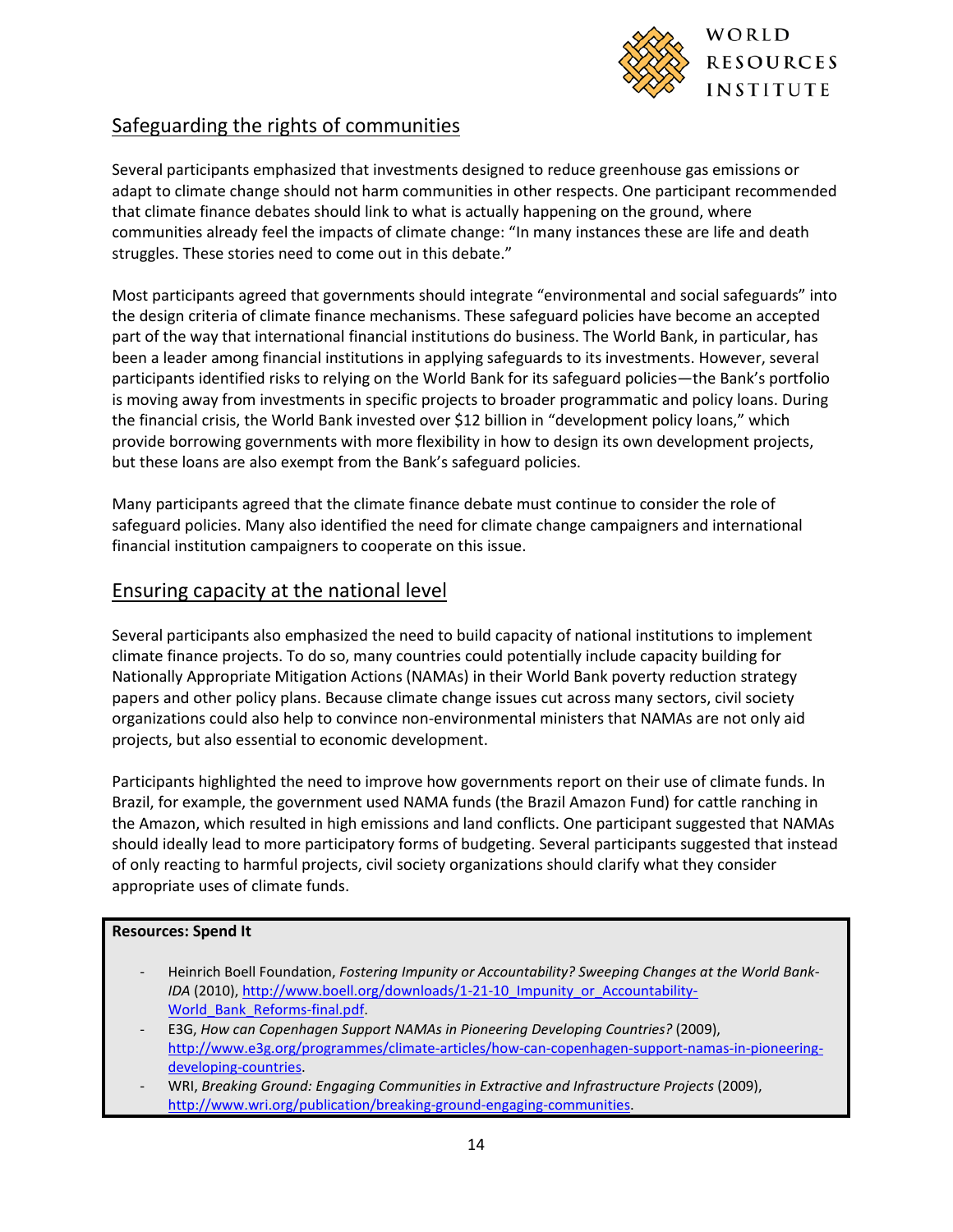

# **Civil society strategies for moving forward**

A major goal of the strategy meeting was to determine the political feasibility of various climate finance proposals, identify time frames, and map opportunities for campaigning. Many participants agreed that by working towards a common vision, civil society organizations could have a greater influence on the climate finance debate. This strategy meeting was a first attempt to empower civil society organizations to cooperate in moving forward. As one participant explained, "It's not a lack of will, it's a lack of political muscle."

### Mapping of political opportunities

Participants discussed a number of near-term opportunities for furthering proposals for climate finance. Following Copenhagen, civil society organizations continue to place high expectations on the UN negotiations, but have also recognized the rising significance of the G20 and other forums. Recognizing that the climate finance debate will likely continue for several years, participants focused on what success will look like in 2010. Some key opportunities in the next year include:

- *Fast-start funds*: In Copenhagen, several governments agreed to provide "fast start funds" of \$30 billion in 2010-2012 to initiate climate finance activities, with the goal of providing \$100 billion annually by 2012. One participant noted that if these funds are used effectively, they could help to scale up climate finance. However, the success of these funds depends on the trust that they earn. Participants suggested the need to ensure accountability and good governance of these funds.
- *COP-16 in Mexico*: Many civil society organizations continue to develop strategies to adapt to post-Copenhagen circumstances. Participants were skeptical that governments would reach a global climate deal in Cancun this year, but emphasized the need to identify and focus on key building blocks for moving forward. Climate finance will be at the center of the agenda—one participant said that "We now all know that Mexico is going to be a finance COP." In particular, with Mexico's support, there is a possibility that a COP16 decision could launch a Green Climate Fund. While participants at the strategy meeting shared a wide variety of expectations for the COP, all participants agreed that the Mexican government should clarify upfront how civil society organizations will be able to participate in the process. In this way, civil society will be able to plan how to engage in the process, and will avoid the complications that many organizations faced in Copenhagen.
- *G20 and the Major Economies Forum (MEF)*: The next G20 summits will take place in Toronto in June, and Seoul in September. The MEF energy ministers' summit will take place in the United States in July. Several participants noted how the G20 and MEF are increasingly assuming roles that the UNFCCC previously led. The G20 and MEF processes are far less transparent than the UNFCCC, and as a result, opportunities to influence governments are more difficult. Several participants who have followed the G20 process reported an increasing interest in climate finance: last year, the G20 established a working group on climate finance, and also made a statement about phasing out fossil fuel subsidies. While major G20 decisions on climate finance are unlikely in 2010, the meetings will provide an opportunity to hold government leaders accountable to their commitments. The meetings also provide an opportunity to promote financial transaction taxes and other innovative sources of finance.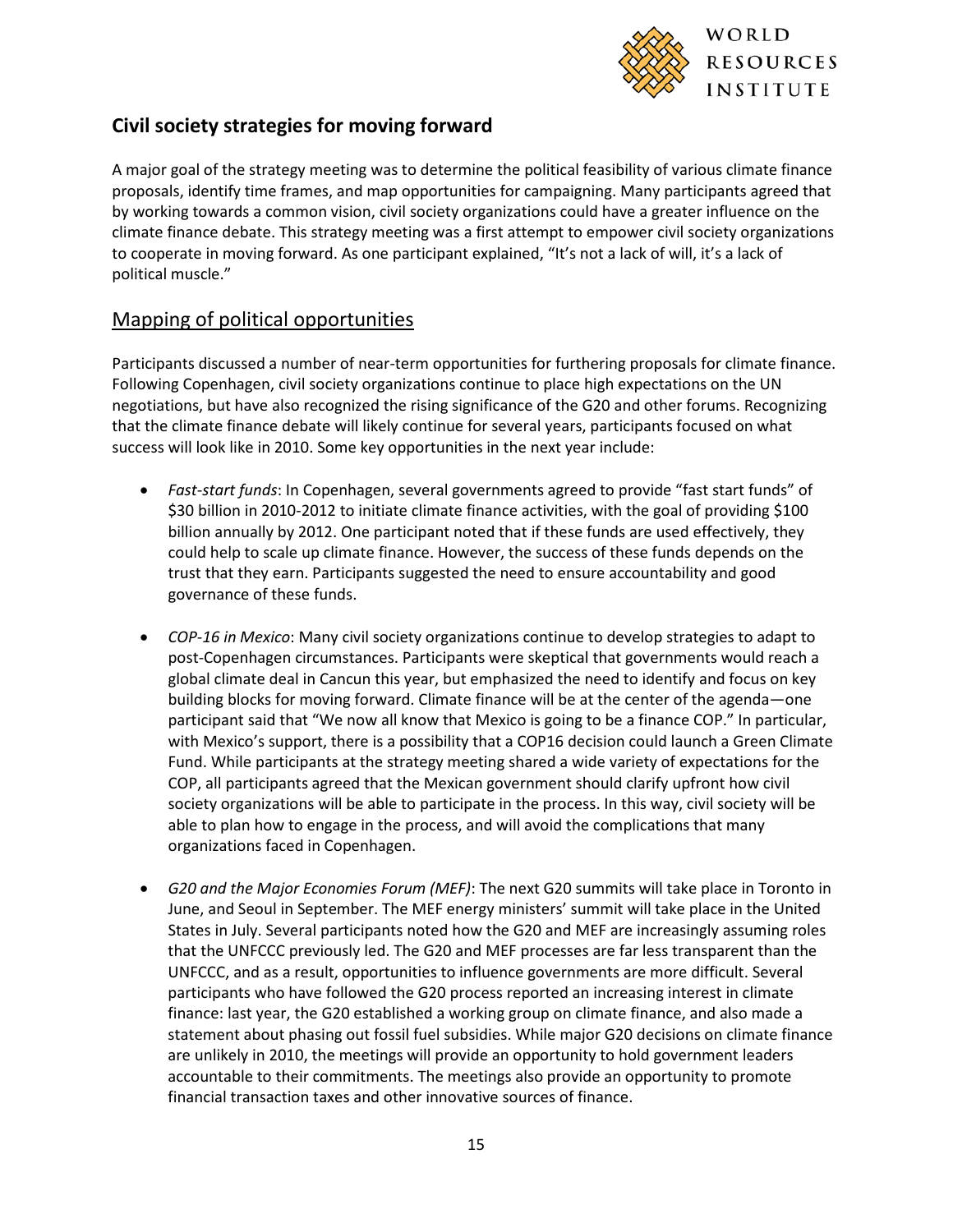

- *UN high level advisory group on climate change*: In February, UN Secretary General Ban Ki-moon established a high level advisory group with the aim to rapidly mobilize financing for climate mitigation and adaptation. Although the role of the advisory group in climate negotiations remains unclear, many participants in the strategy meeting expressed high expectations for this advisory group. The advisory group potentially provides a powerful voice to express many of the concerns that civil society organizations have raised.
- *Reforms at the World Bank Group*: If the World Bank is to play an ongoing role in climate finance, then the current policy and governance reforms at the Bank will be a critical time to demonstrate its legitimacy as a climate bank. Some of the reforms underway in 2010 include the World Bank Group energy strategy review, IFC performance standard review, request for a General Capital Increase, changing voice and vote on the Board of Directors, and 16<sup>th</sup> replenishment of the International Development Association. At the strategy meeting, World Bank and climate policy campaigners expressed interest in collaborating more closely on these reforms.

| Key events in 2010 (see attached calendar for a full list of events) |                                                                             |  |
|----------------------------------------------------------------------|-----------------------------------------------------------------------------|--|
| March 16-17                                                          | UN high level dialogue on financing for development in New York City        |  |
| April 19-22                                                          | World People's Conference on Climate Change and the Rights of Mother Earth, |  |
|                                                                      | Cochabamba, Bolivia                                                         |  |
| <b>April 24-25</b>                                                   | World Bank and IMF spring meeting in Washington, DC                         |  |
| June 26-27                                                           | G20 meeting in Toronto, Canada                                              |  |
| Sept. 20-22                                                          | UN General Assembly plenary meeting on the Millennium Development Goals     |  |
| Oct. 9-11                                                            | World Bank and IMF annual meeting in Washington, DC                         |  |
| Nov. 11-12                                                           | G20 summit in South Korea                                                   |  |
| Nov. 29-Dec. 10                                                      | 16 <sup>th</sup> Conference of the Parties to the UNFCCC                    |  |

#### Creating public awareness and support

Most participants recognized the need to move the climate finance debate beyond the policy experts into the broader public. This will depend, however, on creating a successful narrative and messaging. Many of the civil society organizations at the strategy meeting consider this a critical missing link. Participants raised questions such as:

- Can we create a common narrative or vision that demystifies the climate change process?
- How can we link climate finance to job creation during the financial crisis?
- How can we build climate finance movements, and collaborate with other sectors, social campaigns, religious groups, and rights-based groups?
- How can northern civil society organizations support southern civil society organizations that wish to engage in the climate finance debate?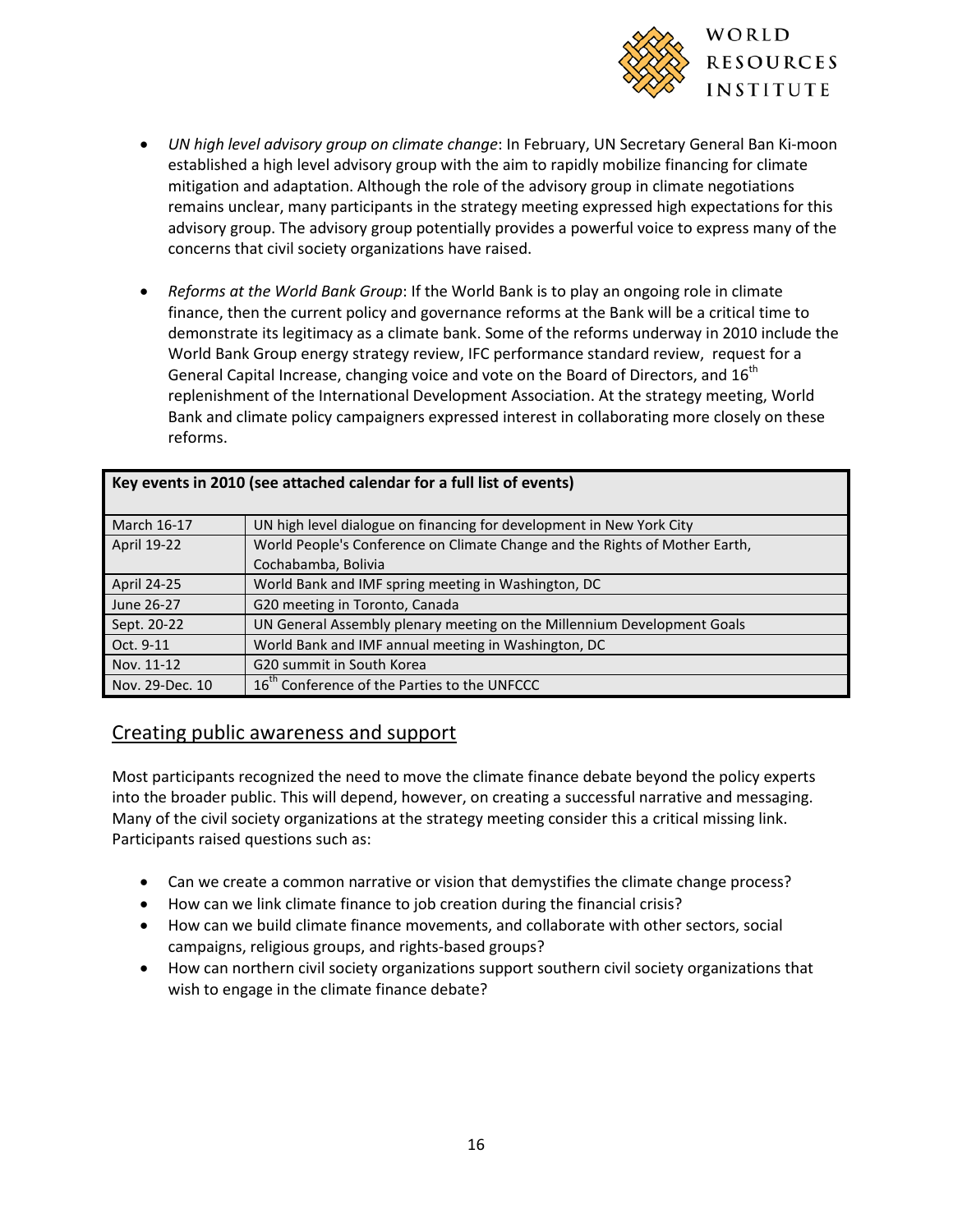

#### **Resources: Strategies for moving forward**

- WRI, 2010 Calendar of International Climate Related Events and Meetings. See attached.
- Calendar of upcoming international diplomatic events[: http://www.sherpatimes.com/home/full-calendar.](http://www.sherpatimes.com/home/full-calendar)
- U.S. Climate Action Network, 2010 Calendar: [http://www.usclimatenetwork.org/2010-calendar.](http://www.usclimatenetwork.org/2010-calendar)

### **Action points and next steps**

In the next few years, climate finance campaigners will face many challenges in accessing and influencing the G20 and Major Economies Forum, dealing with the new reality of a "pledge-and-review" climate regime, coordinating on goals and messaging, and expanding public awareness. At the end of the strategy meeting, the participants identified several action points for moving forward.

#### **Action Points and Next Steps**

- *1. Create an ongoing dialogue among climate finance campaigners*
	- Create a joint 2010 calendar of key political moments, the financial crisis campaign, UNFCCC meetings, the G20, and international financial institution reform.
	- Establish a web-based "water cooler facilitation group" to facilitate ongoing dialogue.

#### *2. Reach out to southern civil society organizations*

- Request support for additional climate finance strategy meetings in the global south.
- Participate in the alternative climate summit in Cochabamba, Bolivia in April 2010.

#### *3. Engage Mexico during COP-16*

- Work together to articulate a positive vision for climate finance in Cancun in December, but with a view that securing outcomes will take 2-3 years.
- Encourage the Mexican government to engage in open dialogue with civil society on its climate finance proposals in the lead-up to the COP.

#### *4. Engage the G20*

- Heinrich Boell Foundation, in collaboration with southern partners, will organize "alternative summits" to the G20 summits, where civil society organizations can discuss climate finance and other issues.

### **Contact Information**

Athena Ballesteros Project Manager, International Financial Flows and the Environment project World Resources Institute [aballesteros@wri.org](mailto:aballesteros@wri.org) +1 (202) 729-7747

Emily Chessin Program Coordinator, International Financial Flows and the Environment project World Resources Institute [echessin@wri.org](mailto:echessin@wri.org) +1 (202) 729-7626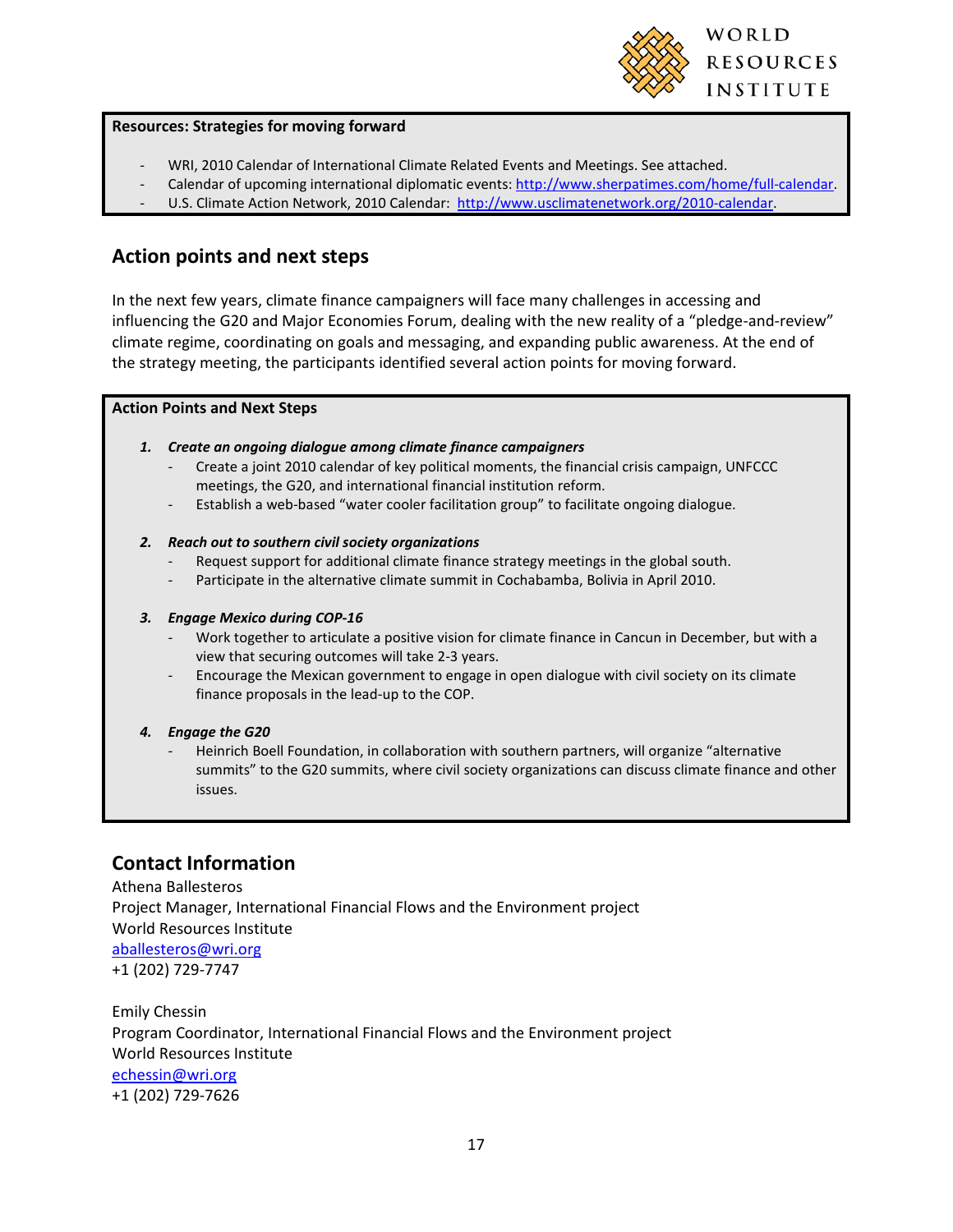

### **Climate Finance Strategy Meeting February 23-25, 2010, Airlie Conference Center Participant List**

| <b>Name</b>                     | Organization                                              | <b>Email</b>                        | Country        |
|---------------------------------|-----------------------------------------------------------|-------------------------------------|----------------|
| Ilana Solomon                   | <b>Action Aid</b>                                         | ilana.Solomon@actionaid.org         | <b>USA</b>     |
|                                 |                                                           |                                     |                |
| Soren Ambrose                   | <b>Action Aid</b>                                         | soren.ambrose@actionaid.org         | Kenya          |
| Amy Ekdawi                      | <b>Bank Information Center</b>                            | aekdawi@bicusa.org                  | <b>USA</b>     |
| Chad Dobson                     | <b>Bank Information Center</b>                            | cdobson@bicusa.org                  | <b>USA</b>     |
| Petr Hlobil                     | Bankwatch                                                 | petrh@bankwatch.org                 | Czech<br>Repub |
|                                 |                                                           |                                     |                |
| Ama Marston                     | <b>Bretton Woods Project</b>                              | amarston@brettonwoodsproject.org    | <b>UK</b>      |
| Sandra Smithey                  | C.S. Mott Foundation                                      | SSmithey@mott.org                   | <b>USA</b>     |
| Liz Gallagher                   | <b>CAFOD/CAN Finance</b>                                  | lgallagher@cafod.org.uk             | <b>USA</b>     |
| Antonio<br>Tricarico            | Campagna per la Riforma<br>della Banca Mondiale<br>(CBRM) | atricarico@crbm.org                 | Italy          |
|                                 | Center for International                                  |                                     |                |
| Stephen Porter                  | and Environmental Law                                     | sporter@ciel.org                    | <b>USA</b>     |
| Sandra Guzmán                   | Centro Mexicano de<br>Derecho Ambiental                   | sandrag@cemda.org.mx                | Mexico         |
| Nelson Muffuh                   | Christian Aid                                             | NMuffuh@christian-aid.org           | Cameroon       |
| David Turnbull                  | <b>Climate Action Network-</b><br>International           | dturnbull@climatenetwork.org        | <b>USA</b>     |
| Mat Todaro                      | <b>Climate Action Network-US</b>                          | mtodaro@climatenetwork.org          | <b>USA</b>     |
| Melissa Dann                    | Consultant                                                | melissasdann@gmail.com.             | <b>USA</b>     |
| Monica Araya                    | E3G                                                       | monica.araya@e3g.org                | <b>UK</b>      |
| Annie Petsonk                   | <b>Environmental Defense</b><br>Fund                      | apetsonk@edf.org                    | <b>USA</b>     |
| Jörg Haas                       | European Climate<br>Foundation                            | Joerg.Haas@europeanclimate.org      | EU             |
| Peter Riggs                     | <b>Ford Foundation</b>                                    | P.Riggs@fordfoundation.org          | <b>USA</b>     |
| Mahlet Eyassu                   | Forum for Environment<br>(FFE)                            | mahleteyassu@yahoo.com              | Ethiopia       |
| Karen Orenstein                 | Friends of the Earth                                      | KOrenstein@foe.org                  | <b>USA</b>     |
| <b>Srinivas</b><br>Krishnaswamy | Greenpeace India                                          | srinivas.krishnaswamy@greenpeace.or | India          |
| <b>Steve Herz</b>               | Greenpeace International                                  | g<br>steve.herz@sbcglobal.net       | <b>USA</b>     |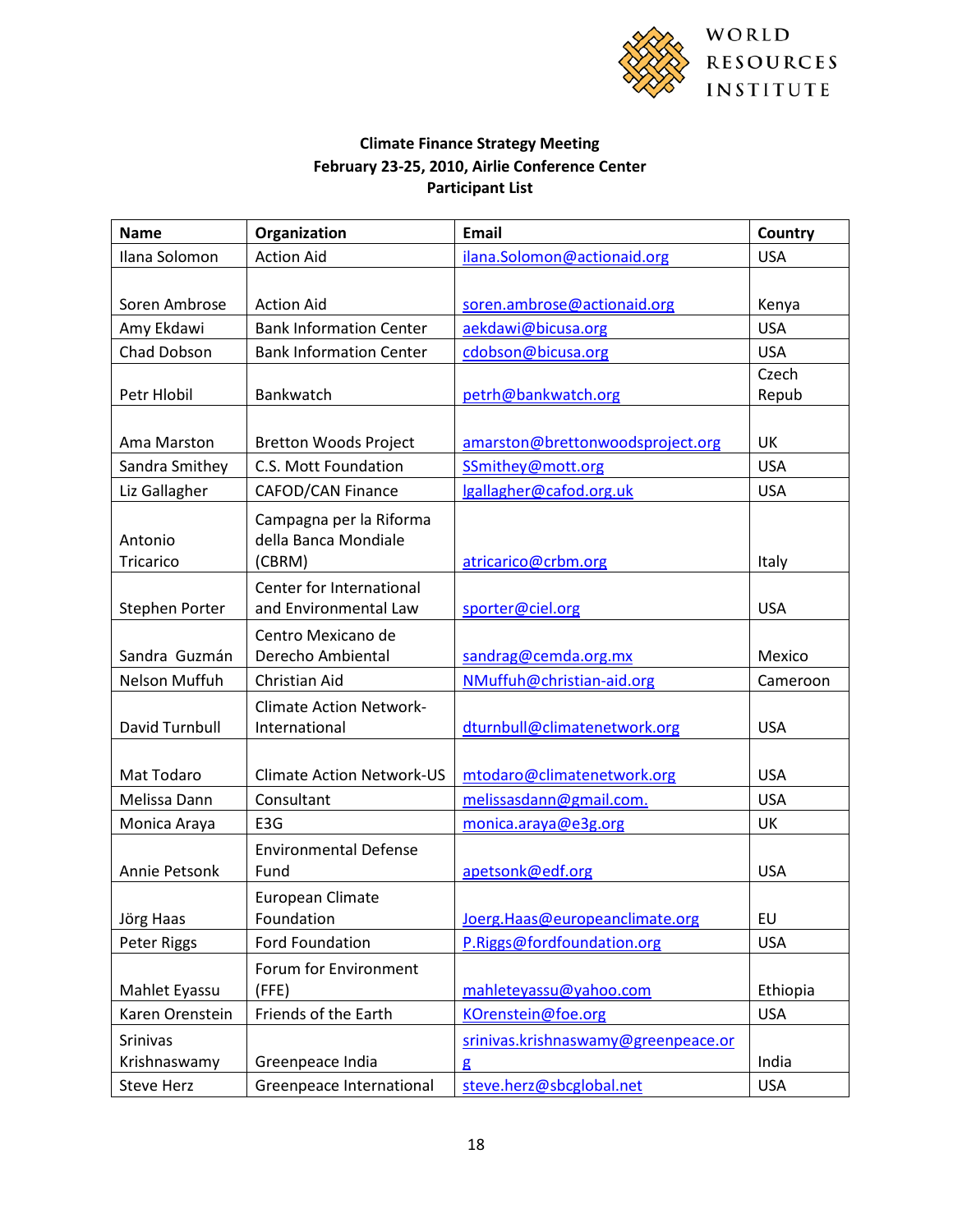

| Nancy Alexander                   | <b>Heinrich Boell Foundation</b>                      | alexander@boell.org                   | <b>USA</b>    |
|-----------------------------------|-------------------------------------------------------|---------------------------------------|---------------|
| <b>Brenda Brito</b>               | Imazon                                                | brendabrito@imazon.org.br             | <b>Brazil</b> |
| lara Pietricovsky                 | <b>INESC</b>                                          | iarap@INESC.ORG.BR                    | <b>Brazil</b> |
| Victor Menotti                    | International Forum on<br>Globalization               | vmenotti@ifg.org                      | <b>USA</b>    |
| Lidy Nacpil                       | Jubilee South                                         | Inacpil@gmail.com; Inacpil@jsouth.org | Philippines   |
| Jon Sohn                          | Mckenna, Long & Aldridge<br><b>LLP</b>                | jsohn@mckennalong.com                 | <b>USA</b>    |
| <b>Heather Allen</b>              | <b>Natural Resources Defense</b><br>Council           | hallen@nrdc.org                       | <b>USA</b>    |
| Jo Marie<br>Griesgraber           | <b>New Rules</b>                                      | jgriesgraber@new-rules.org            | <b>USA</b>    |
| <b>Red Constantino</b>            | NGO Forum on the ADB                                  | redcosmo@gmail.com                    | Philippines   |
| Stephen<br>Kretzman               | Oil Change International                              | steve@priceofoil.org                  | <b>USA</b>    |
| David Waskow                      | Oxfam America                                         | dwaskow@oxfamamerica.org              | <b>USA</b>    |
| <b>Clement Herbert</b><br>Kalonga | Oxfam International                                   | ckalonga@oxfam.org.uk                 | Malawi        |
| Doug Norlen<br>(Douglas Norlen)   | <b>Pacific Environment</b>                            | DNorlen@pacificenvironment.org        | <b>USA</b>    |
| Sarah Anderson                    | <b>Policy Studies</b>                                 | saraha@igc.org                        | <b>USA</b>    |
| <b>Bill Barclay</b>               | <b>Rainforest Action Network</b>                      | bbarclay@ran.org                      | <b>USA</b>    |
| Jessica Bailey                    | Rockefeller Brothers Fund                             | jbailey@rbf.org                       | <b>USA</b>    |
| <b>Tom Kruse</b>                  | Rockefeller Brothers Fund                             | tkruse@rbf.org                        | <b>USA</b>    |
| John Coequyt                      | Sierra Club                                           | John.Coequyt@sierraclub.org           | <b>USA</b>    |
| Mark Weisbrot                     | The Center for Economic<br>and Policy Research (CEPR) | weisbrot@cepr.net                     | <b>USA</b>    |
| <b>Bhumika</b><br>Muchhala        | Third World Network                                   | bhumika@thirdworldnetwork.net         | Switzerland   |
| Alden Meyer                       | Union of Concerned<br><b>Scientists</b>               | ameyer@ucsusa.org                     | <b>USA</b>    |
| Korinna Horta                     | Urgewald                                              | korinna.horta@gmail.com               | Germany       |
| Michael Clark                     | US Congress, Rep. Dennis<br>Kucinich                  | michaeltclark1979@gmail.com           | <b>USA</b>    |
| Rubens H. Born                    | Vitae Civilis Institutte                              | rborn@vitaecivilis.org.br             | <b>Brazil</b> |
| Aarjan Dixit                      | World Resources Institute                             | adixit@wri.org                        | <b>USA</b>    |
| Alisa Zomer                       | World Resources Institute                             | azomer@wri.org                        | <b>USA</b>    |
| Athena<br><b>Ballesteros</b>      | World Resources Institute                             | aballesteros@wri.org                  | <b>USA</b>    |
| <b>Emily Chessin</b>              | World Resources Institute                             | echessin@wri.org                      | <b>USA</b>    |
| Jake Werksman                     | World Resources Institute                             | jwerksman@wri.org                     | <b>USA</b>    |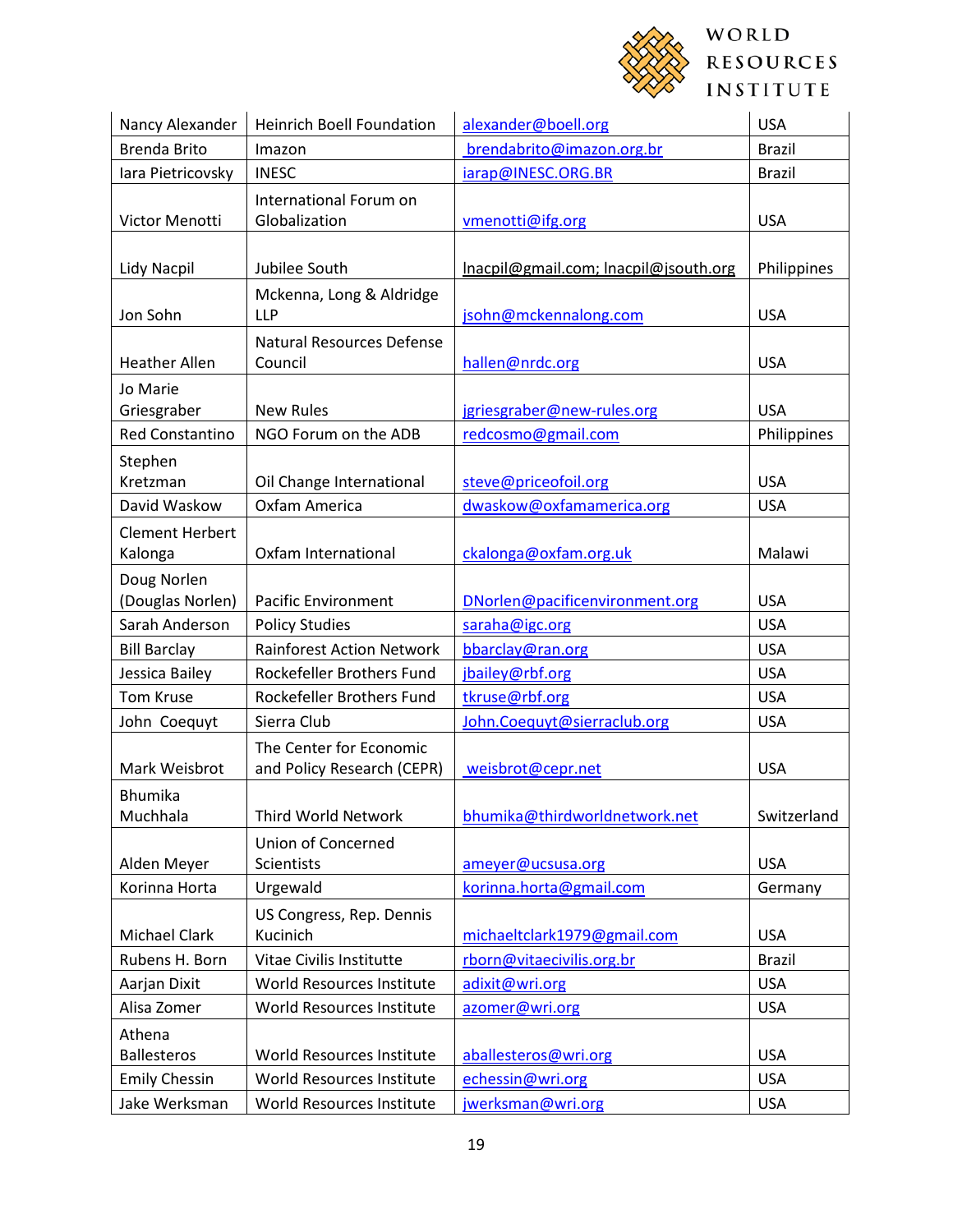

| Jennifer Morgan | World Resources Institute | jmorgan@wri.org          | <b>USA</b> |
|-----------------|---------------------------|--------------------------|------------|
| Kirk Herbertson | World Resources Institute | kherbertson@wri.org      | <b>USA</b> |
| Manish Bapna    | World Resources Institute | mbapna@wri.org           | <b>USA</b> |
| Davida Wood     | World Resources Institute | dwood@wri.org            | <b>USA</b> |
| Remi Moncel     | World Resources Institute | rmoncel@wri.org          | <b>USA</b> |
|                 |                           | mwlutes@gmail.com;       |            |
| Mark Lutes      | <b>WWF International</b>  | mark.lutes@wwf.panda.org | <b>USA</b> |
| Hawa Sow        | <b>WWF Senegal</b>        | hsow@wwfsenegal.org      | Senegal    |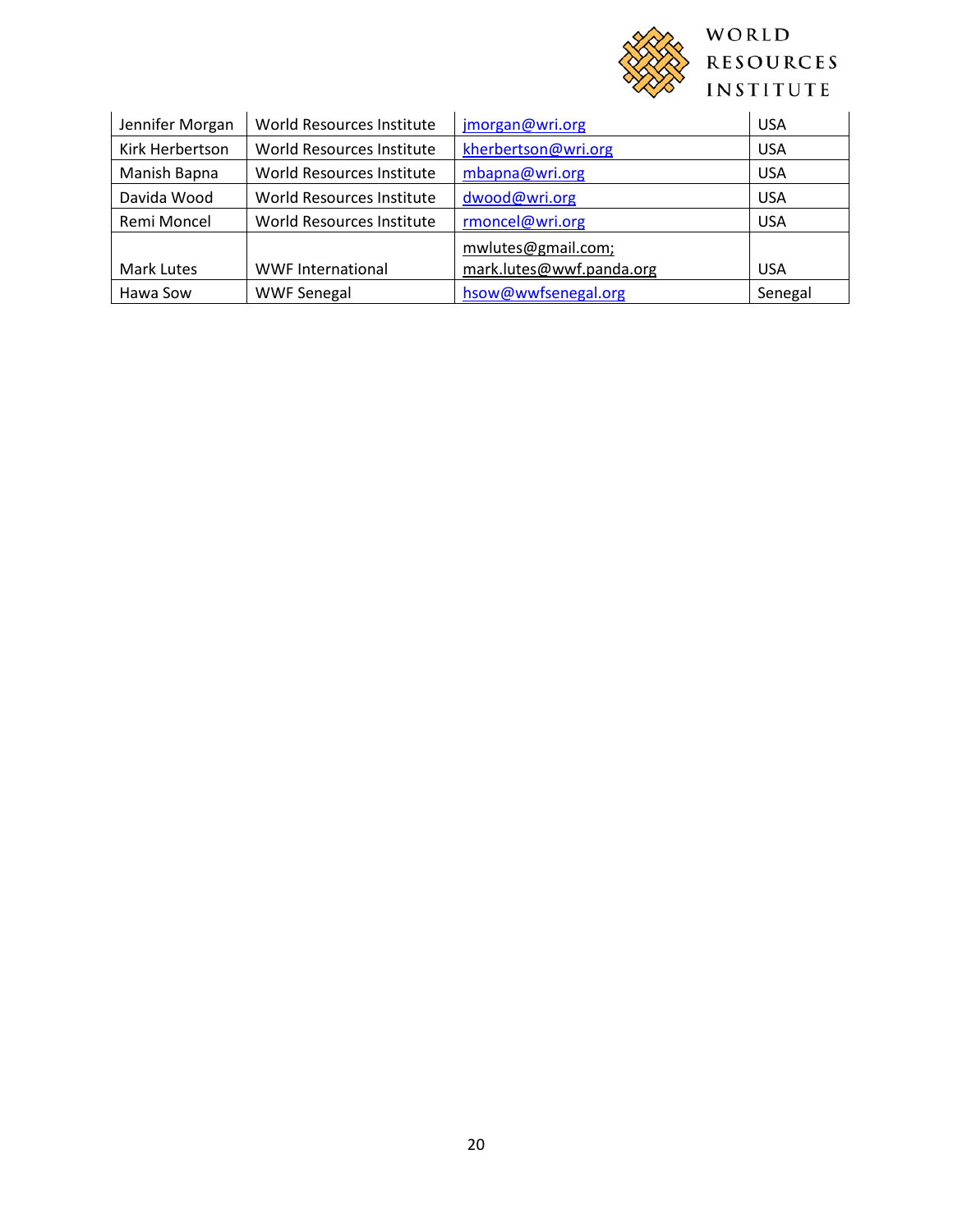

# **2010 Calendar of International Climate Related Events and Meetings**

Legend: MDB Meetings

EU/G8/G20/APEC/MEF Meetings UN Meetings/Events **Other** 

| <b>February</b>                 |                                                                                                              |                          |
|---------------------------------|--------------------------------------------------------------------------------------------------------------|--------------------------|
| $6^{th}$ - $7^{th}$             | G8 Finance Ministers and Central Bank Governors                                                              | Iqaluit, Nunavut, Canada |
| $21^{st} - 27^{th}$             | 4 <sup>th</sup> International Conference on Community Based Adaptation                                       | Dar es Salaam, Tanzania  |
| $22^{nd}$                       | Meeting of the COP EB                                                                                        | Bonn, Germany            |
| $22^{nd} - 26^{th}$             | <b>Environmental Ministers Meeting</b>                                                                       | Bali, Indonesia          |
| $27^{th} - 28^{th}$             | <b>G 20 Deputy Finance Meeting</b>                                                                           | Incheon, South Korea     |
| <b>March</b>                    |                                                                                                              |                          |
| $3^{\text{rd}} - 5^{\text{th}}$ | 2 <sup>nd</sup> All African Carbon Forum                                                                     | Nairobi, Kenya           |
| $2nd - 5th$                     | <b>UNFCCC Technical Workshop on Collaboration among Regional</b><br><b>Centers and Networks</b>              | Apia, Samoa              |
| $8^{th} - 11^{th}$              | <b>GEF Replenishment Meeting and STAP Meetings</b>                                                           | Rome, Italy              |
| $15^{th} - 16^{th}$             | CIF Trust Fund Committee Meetings and Partnership Forum                                                      | Manila, Philippines      |
| $16^{th} - 17^{th}$             | High-level Dialogue on Financing for Development                                                             | New York, USA            |
| $17^{th} - 19^{th}$             | 4th Policy Board Meeting of the UN-REDD Program                                                              | Nairobi, Kenya           |
| $18^{th} - 19^{th}$             | <b>G20 Sherpa Meeting</b>                                                                                    | Canada                   |
| $19^{th} - 23^{rd}$             | Inter-American Development Bank (IDB) Annual Meeting                                                         | Cancun, Mexico           |
| $29^{th} - 30^{th}$             | <b>G8 Foreign Ministers Meeting</b>                                                                          | Gatineau, Canada         |
| <b>April</b>                    |                                                                                                              |                          |
| <b>TBD</b>                      | Sarkosy suggested a climate summit sometime in April                                                         | Not Determined           |
| 1 <sup>st</sup>                 | <b>OECD DAC Report Launch</b>                                                                                | N/A                      |
| $9^{th} - 11^{th}$              | <b>UNFCCC Intersessional</b>                                                                                 | Bonn, Germany            |
| 16 <sup>th</sup>                | <b>BRIC Summit</b>                                                                                           | Brasilia, Brazil         |
| 20 <sup>th</sup>                | DAC Peer Review of the UK                                                                                    | N/A                      |
| $19^{th}$ -22 <sup>nd</sup>     | World People's Conference on Climate Change and the Rights of<br>Mother Earth Alternative Climate Conference | Cochabamba, Bolivia      |
| $20^{th}$ -22 <sup>nd</sup>     | <b>G20 Labor Ministers Meeting</b>                                                                           | Washington DC, USA       |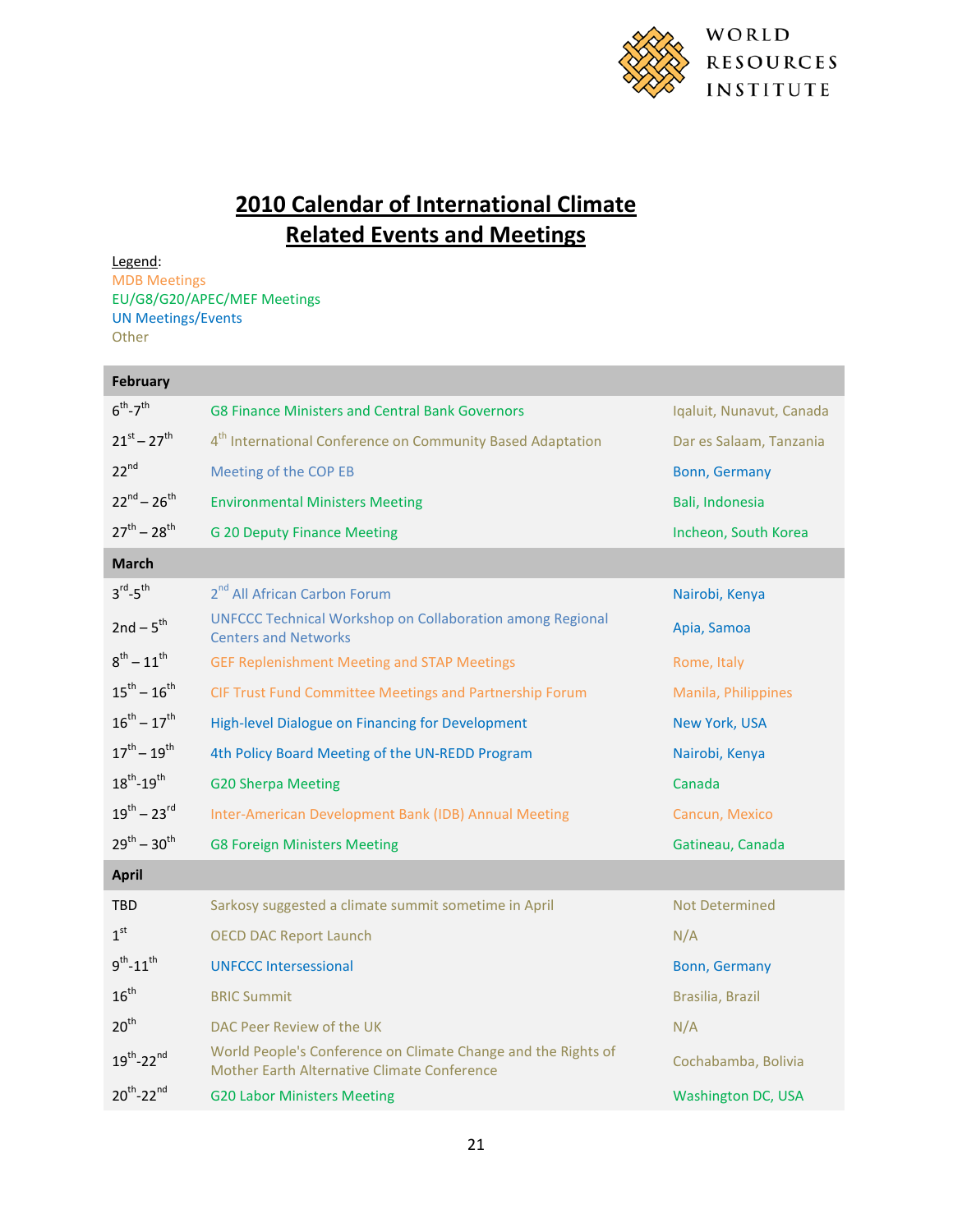

| $22^{nd}$                           | <b>Earth Day</b>                                                                                                   | N/A                       |
|-------------------------------------|--------------------------------------------------------------------------------------------------------------------|---------------------------|
| $21^{st} - 23^{rd}$                 | 4th Annual Business for Environment Global Summit (B4E)                                                            | Seoul, Republic of Korea  |
| 23 <sup>rd</sup>                    | <b>G 20 Finance Ministers Meeting</b>                                                                              | <b>Washington DC, USA</b> |
| $24^{th} - 25^{th}$                 | <b>IMF/World Bank Spring Meetings</b>                                                                              | Washington DC, USA        |
| $26^{th} - 28^{th}$                 | <b>G8 International Development Ministers</b>                                                                      | Halifax, Canada           |
| May                                 |                                                                                                                    |                           |
| $3^{rd} - 4^{th}$                   | <b>Asian Development Bank Annual Meeting</b>                                                                       | Tashkent, Uzbekistan      |
| $3^{\text{rd}} - 14^{\text{th}}$    | 18th Session of the Commission for Sustainable Development                                                         | New York, USA             |
| 20 <sup>th</sup>                    | <b>DAC Peer Review Japan</b>                                                                                       | N/A                       |
| $24^{th} - 28^{th}$                 | <b>4th GEF Assembly</b>                                                                                            | Punta del Este, Uruguay   |
| $25^{th} - 26^{th}$                 | <b>Brussels Economic Forum 2010</b>                                                                                | Brussels, Belgium         |
| $27^{th} - 28^{th}$                 | African Development Bank Annual Meeting                                                                            | Abidjan, Côte d'Ivoire    |
| <b>TBD</b>                          | Launch of 2010 Millennium Development Report                                                                       | N/A                       |
| June                                |                                                                                                                    |                           |
| May $31^{st}$ –<br>11 <sup>th</sup> | <b>UNFCCC Subsidiary Body Meetings</b>                                                                             | Bonn, Germany             |
| June 2 <sup>nd</sup>                | <b>DAC Peer Review Belgium</b>                                                                                     | N/A                       |
| $3^{\text{rd}} - 5^{\text{th}}$     | <b>G20 Deputy Finance Minister Meeting</b>                                                                         | Seoul, South Korea        |
| $21^{st} - 25^{th}$                 | <b>Montreal Protocol OEWG-30</b>                                                                                   | Bangkok, Thailand         |
| 24 <sup>th</sup>                    | <b>UN Global Compact Leaders Summit</b>                                                                            | New York, USA             |
| $25^{th} - 27^{th}$                 | <b>G8 Summit</b>                                                                                                   | Huntsville, Canada        |
| 26 <sup>th</sup>                    | <b>G20 Summit</b>                                                                                                  | Toronto, Canada           |
| $29^{th}$ – July $1^{st}$           | <b>International Climate Change Adaptation Conference</b>                                                          | Gold Cost, Australia      |
| 29 <sup>th</sup>                    | <b>GEF Council Meeting</b>                                                                                         | Washington DC, USA        |
| Late June                           | Launch of 2010 Millennium Development Report                                                                       | N/A                       |
| July                                |                                                                                                                    |                           |
| Mid-July                            | <b>G 20 Sherpa Meeting</b>                                                                                         | South Korea               |
| <b>August</b>                       |                                                                                                                    |                           |
| 1 <sup>st</sup>                     | Begin Global Consultation on the WB's 2010 Environment Strategy Full Draft                                         | N/A                       |
| $16^{th} - 20^{th}$                 | 2 <sup>nd</sup> International Conference on Climate, Sustainability and Development in<br><b>Semi-arid Regions</b> | Fortaleza, Brazil         |
| September                           |                                                                                                                    |                           |
| $20^{th}$ - $22^{nd}$               | UNGA High-Level Plenary Meeting Accelerating Progress on the MDGs by 2015                                          | New York, USA             |
| Mid-Sept.                           | <b>G20 Sherpa Meeting</b>                                                                                          | South Korea               |